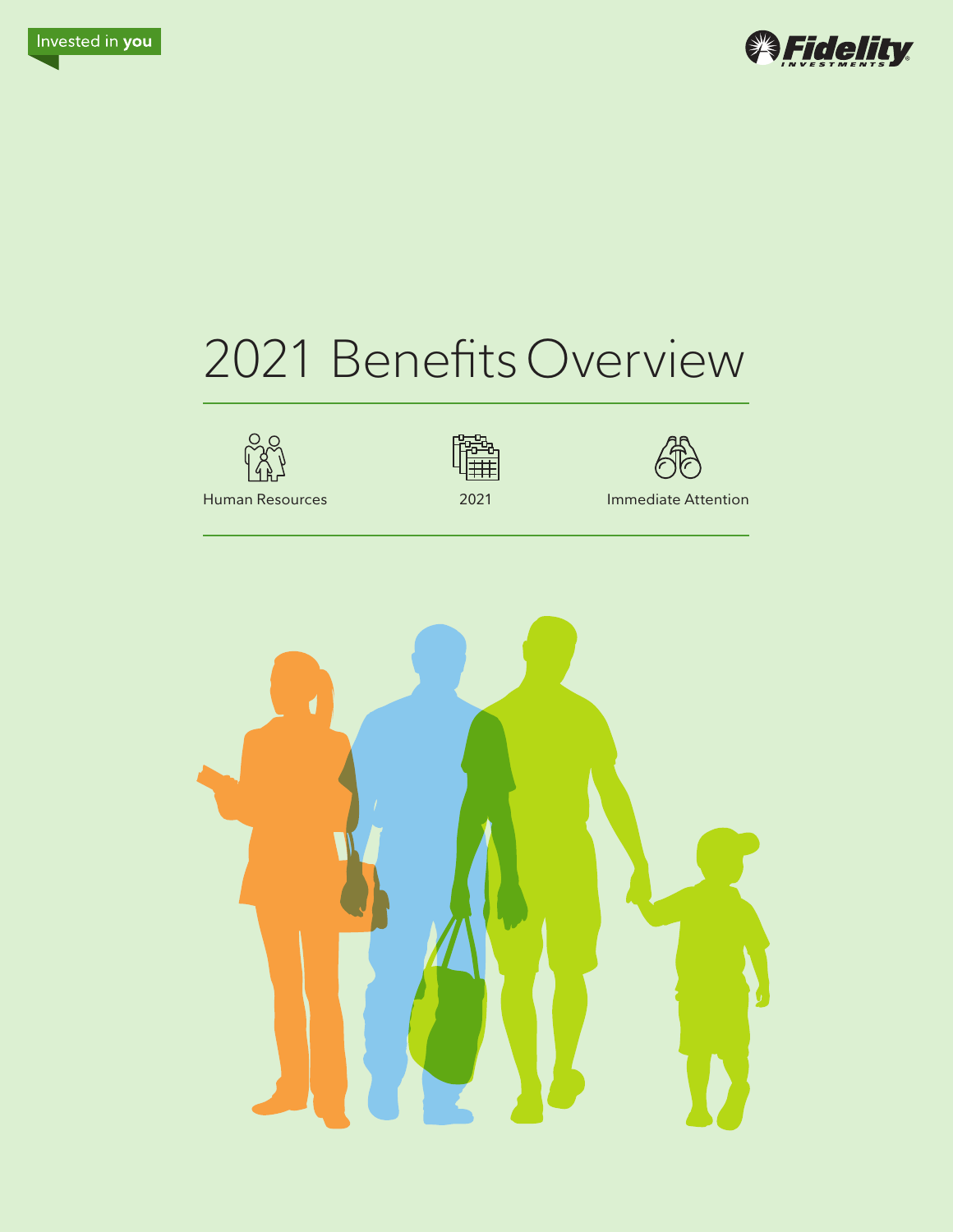# **Fidelity Benefits Overview**

Our benefits can help support you and your eligible dependents' health care needs, provide for a comfortable retirement, and find the balance between work and your life outside Fidelity. Our benefits represent another way that Fidelity invests in you, so you can excel at your work and help the organization achieve its business goals.



## **Enrollment Timeline**

- The first day you can enroll is the Thursday following your date of hire
- You will have 31 days from your start date to enroll
- Benefits such as medical and dental are retroactive to your start date as long as you enroll in the first 31 days



# **Research Your Benefits**

- **Enrollment Guide:** this guide provides an overview to help you make the decisions on your benefits as you prepare to make your elections
- **[FMRbenefits:](http://www.fmrbenefits.com)** Comprehensive site to research benefits
- **FAQ:** find answers to questions we often hear from new hires
- **Summary Plan Description:** For complete details on Fidelity's ERISA Plans.



# **Enroll**

- Log in to [NetBenefits](http://www.netbenefits.com/fidelity) (first time users will need to set up a username and password)
- Review and choose your benefits—such as medical and 401(k)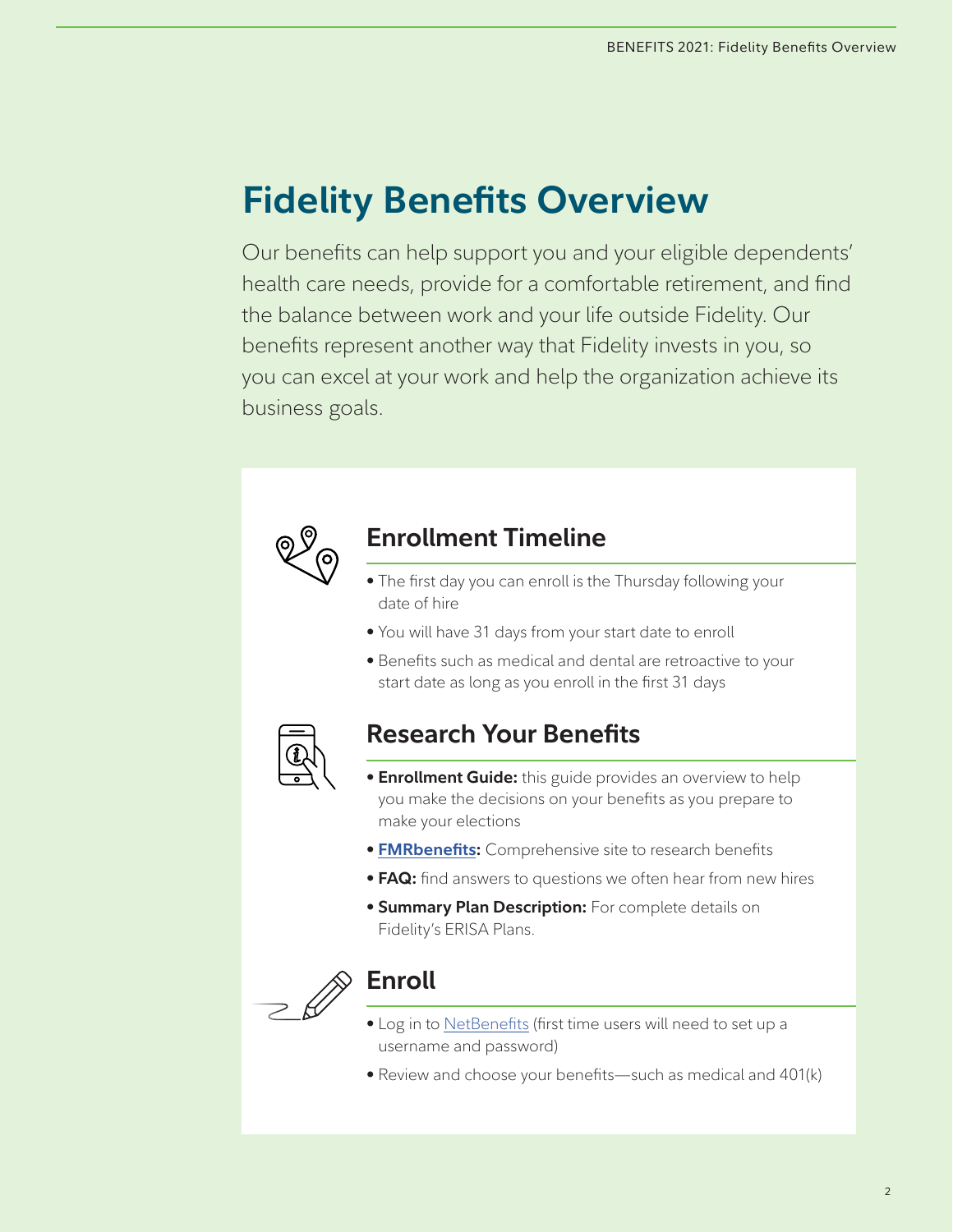# **A Wide Range of Benefits**

We know that benefits are personal, and we give employees the opportunity to customize their elections to meet their individual needs. Regular employees regularly scheduled to work 20 or more hours per week are generally eligible for most of the following benefits:

## **[Health](#page-3-0)**

- [Medical](#page-3-0)
	- [Coverage Options and Costs](#page-4-0)
	- [Health Savings Account \(HSA\)](#page-6-0)
	- [Prescription Drug Coverage](#page-6-0)
- [Dental](#page-7-0)
- [Vision](#page-8-0)
- [Health Care Flexible Spending Accounts](#page-9-0)
- [Health and Wellness](#page-10-0)
	- [Emotional Well-Being Support Program](#page-10-0)
	- [Tobacco Cessation Program](#page-10-0)
	- [Fidelity Health & Wellness Centers](#page-10-0)
	- [Fitness Reimbursement Program](#page-10-0)

### **[Insurance](#page-11-0)**

- $\bullet$  Life Insurance<sup>1</sup>
- [Auto & Home Insurance](#page-12-0)
- [Pet Insurance](#page-12-0)
- [Group Legal Plan](#page-12-0)
- Disability Plans<sup>1</sup>

### **[Retirement](#page-14-0)**

- [Retirement Savings Plan](#page-14-0)
- Profit Sharing Plan<sup>2</sup>
- [Retiree Health Reimbursement Plan](#page-16-0)

### **[Work and Life](#page-17-0)**

- [Dependent Care Flexible Spending Account](#page-17-0)
- [Family Programs](#page-17-0) [• Adoption Assistance Program1](#page-17-0)
	- [Backup Dependent Care](#page-17-0)
- [Commuter Benefit Program](#page-18-0)
- [Concierge Services](#page-18-0)
- [Employee Discount Program](#page-18-0)

## **[Education and Financial Programs](#page-19-0)**

- Tuition Reimbursement Program<sup>1</sup>
- [Fidelity Foundation Matching Gifts](#page-19-0)  [to Education Program](#page-19-0)
- [Student Loan Assistance](#page-19-0)

### **[Time Away from Work](#page-20-0)**

- [Time Away from Work Policies](#page-20-0)
- [Accruing Your Paid Time Off \(PTO\)](#page-20-0)

1 Regular employees who are regularly scheduled to work 30 or more hours per week are eligible for this coverage.

2 Albuquerque-based regular employees, excluding individuals employed at a retail branch location, are not eligible to receive the Profit Sharing contribution or Retiree Health Reimbursement Plan credits. Albuquerque-based does not include those individuals working in Albuquerque on a temporary basis.

This overview contains a summary of the benefits provided under the plans offered by FMR LLC and its affiliated companies, "Fidelity Investments." The applicable plan document is the official plan text, which governs the operation of the applicable plan. The language used in this overview is not intended to create, nor is it to be construed to create, a contract between Fidelity Investments and any one of its employees or former employees. In the event that the content of this overview, or any oral representations made by a person regarding the applicable plan, conflict with or are inconsistent with the provisions of the applicable plan document, the provisions of the applicable plan document are controlling. Your enrollment in Fidelity Investments benefit plans is subject to all limitations of the plans, waiting periods, at-work requirements, and the hourly eligibility requirements. Fidelity Investments reserves the right to change, suspend, withdraw, amend, modify, or terminate any of the plans stated herein, in whole or in part, at any time.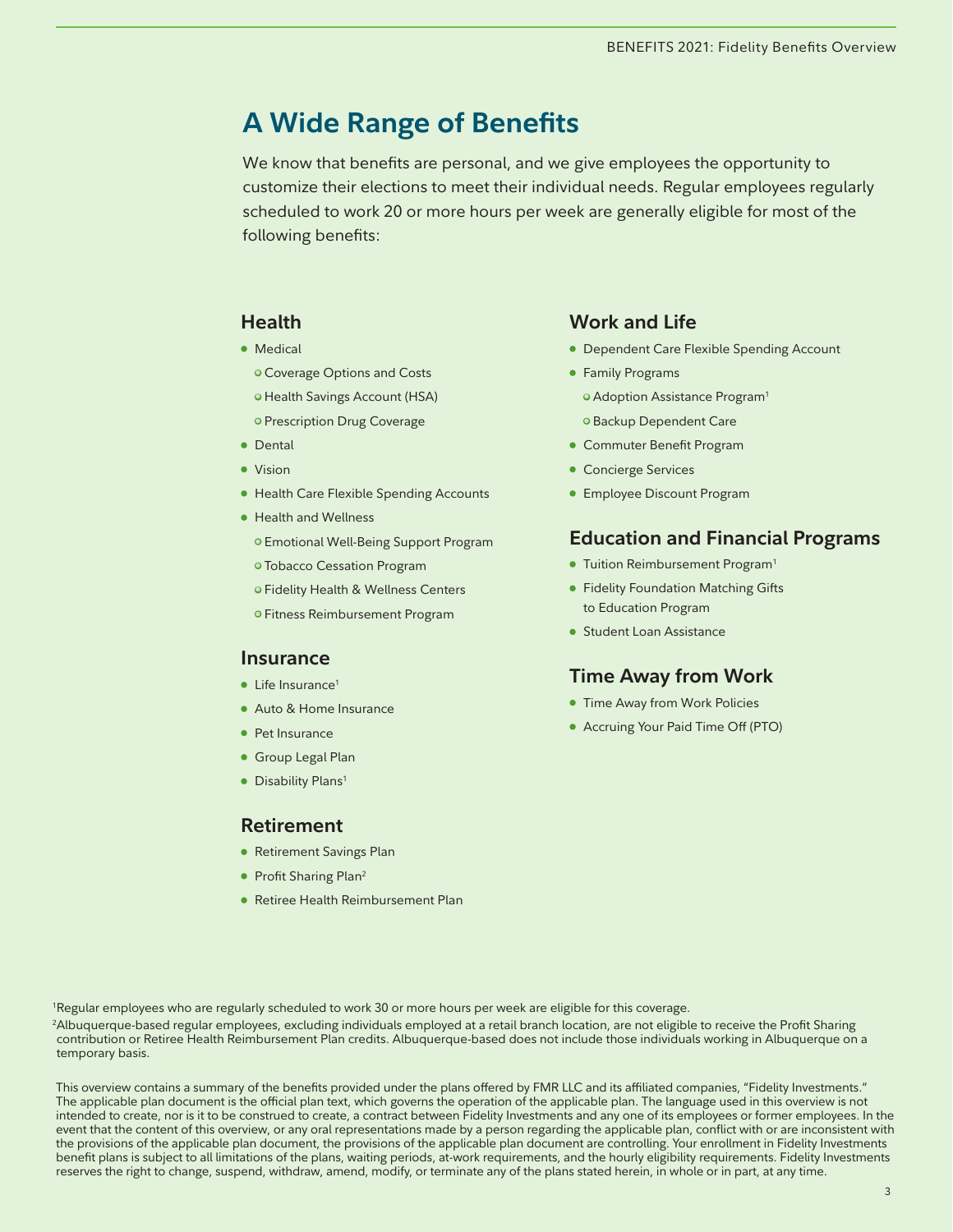# <span id="page-3-0"></span>Health



## **Medical**

Fidelity wants eligible employees and their eligible dependents to choose the medical plan most appropriate for their needs. The selection of a medical plan is increasingly important as health care costs continue to climb and neither Fidelity nor its employees find themselves immune from the results.

Rising health care costs are a national issue. By creating awareness and providing tools and encouragement, we believe Fidelity enables employees to make informed and appropriate decisions regarding their health and that of their eligible dependents. Our goal is for every employee to become a good health care consumer, getting the best care available when it's needed.

#### Annual Deductible

Most plans have deductibles. The annual deductible is the amount you pay before the plan begins to pay benefits.

#### Annual Out-of-Pocket Maximum

This is the total amount you would have to pay out of your pocket each year.

Eligible employees can enroll in the Fidelity Health Plan, the HealthFlex Plan (Preferred Provider Organizations—PPOs) or, in some locations, a Health Maintenance Organization (HMO<sup>1</sup>). All medical plans provide coverage for a wide range of eligible medical services, including preventive

care, hospitalization, doctor visits, surgery, behavioral health, and emergency care. There are no preexisting condition exclusions under Fidelity's medical plans. Coverage begins on your date of hire, provided you enroll within 31 days of your date of hire.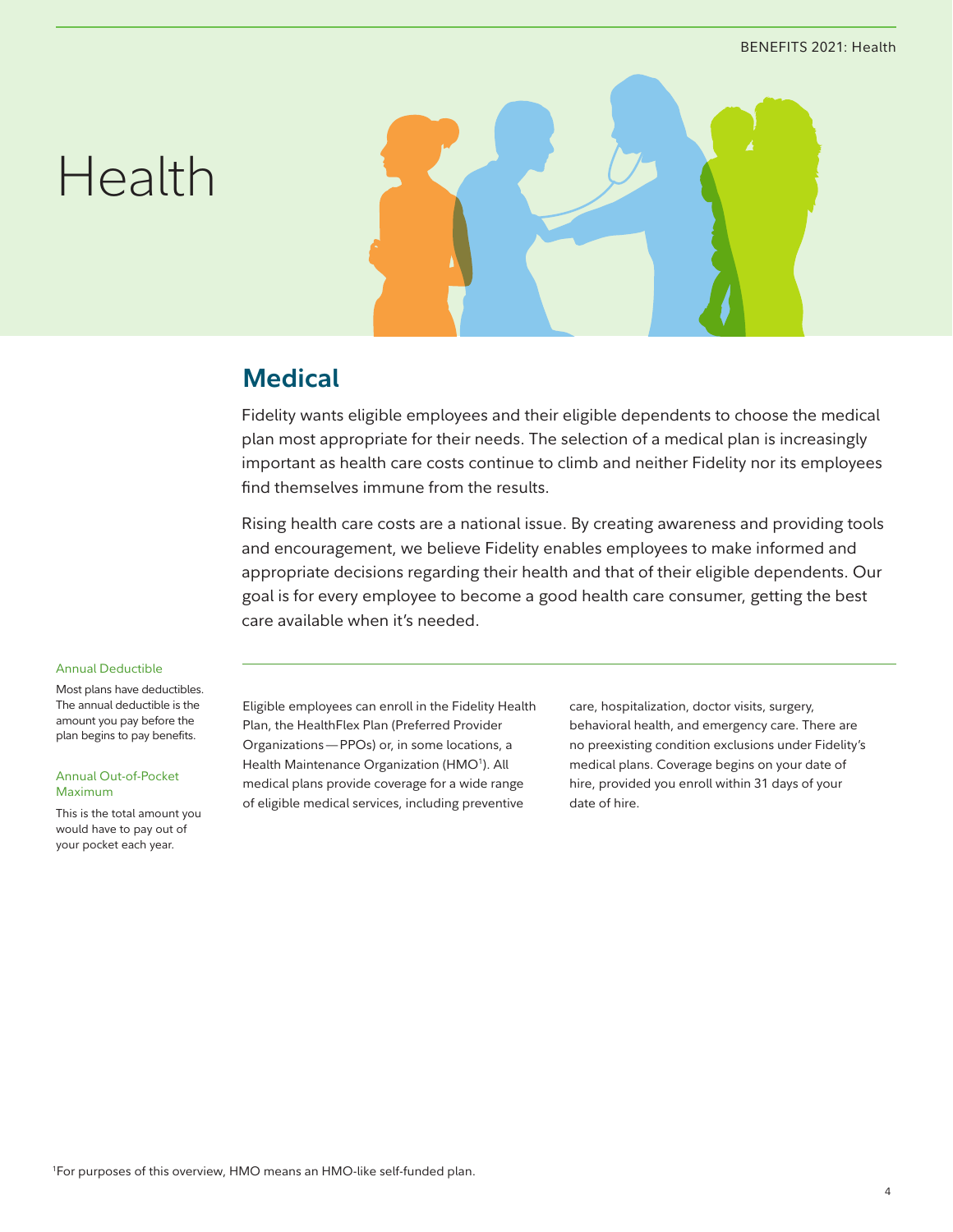# <span id="page-4-0"></span>**2021 Plan Details and Costs**

#### **Medical Coverage Comparison**

| <b>Key Provisions</b>                                                                                                         | <b>Fidelity Health Plan</b><br>(In-Network) <sup>1</sup>                                                                                                                                                                                                                                                                                   | <b>HealthFlex PPO</b><br>(In-Network) <sup>1</sup>                                                                                                                                                                                             | <b>Health Maintenance</b><br><b>Organizations<sup>2</sup></b> (HMOs)<br>vary by state <sup>3, 4</sup>                                                                                          |
|-------------------------------------------------------------------------------------------------------------------------------|--------------------------------------------------------------------------------------------------------------------------------------------------------------------------------------------------------------------------------------------------------------------------------------------------------------------------------------------|------------------------------------------------------------------------------------------------------------------------------------------------------------------------------------------------------------------------------------------------|------------------------------------------------------------------------------------------------------------------------------------------------------------------------------------------------|
| <b>HIGHLIGHTS</b>                                                                                                             | Offers the lowest total annual<br>out-of-pocket costs compared to<br>the other medical plans for most<br>associates. Plus, when you enroll<br>in the FHP, you can open a Fidelity<br>Health Savings Account (HSA) to<br>save for current and future health<br>care expenses. What's more-<br>Fidelity contributes to the HSA! <sup>5</sup> | With the HealthFlex PPO, you<br>can go to any doctor without a<br>referral. You'll pay more out of your<br>paycheck than with the Fidelity<br>Health Plan (FHP), but copays will<br>generally be lower when you visit<br>an in-network doctor. | HMOs are available in several<br>Fidelity regions and offer cover-<br>age only if you receive medical<br>treatment from a doctor or other<br>provider who is a member of the<br>HMO's network. |
| <b>ANNUAL DEDUCTIBLE</b>                                                                                                      | \$1,500 for Individual coverage.<br>\$3,000 if you cover yourself and<br>one or more family members. <sup>6</sup>                                                                                                                                                                                                                          | \$300 $^7$ per person up to the family <sup>6</sup><br>maximum of \$600.7                                                                                                                                                                      | None.                                                                                                                                                                                          |
| <b>ANNUAL OUT-OF-POCKET</b><br><b>MAXIMUM</b><br>(INCLUDES DEDUCTIBLE)                                                        | \$2,000 for Individual coverage.<br>\$4,000 if you cover yourself and<br>one or more family members. <sup>6</sup>                                                                                                                                                                                                                          | \$1,500 per person up to the family <sup>6</sup><br>maximum of \$3,000.                                                                                                                                                                        | \$2,000 per person up to the family <sup>6</sup><br>maximum of \$4,000.                                                                                                                        |
| <b>REFERRALS</b>                                                                                                              | Not required.                                                                                                                                                                                                                                                                                                                              | Not required.                                                                                                                                                                                                                                  | Varies by plan. Contact your HMO<br>for details as to whether referrals are<br>required.                                                                                                       |
| <b>OFFICE VISITS</b><br>• Routine Well Office Visits<br>and Screenings                                                        | Covered at 100%, no copay.                                                                                                                                                                                                                                                                                                                 | Covered at 100%, no copay.                                                                                                                                                                                                                     | Covered at 100%, no copay.                                                                                                                                                                     |
| • Well Baby/Well Child Visits                                                                                                 | Covered at 100%, no copay.                                                                                                                                                                                                                                                                                                                 | Covered at 100%, no copay.                                                                                                                                                                                                                     | Covered at 100%, no copay.                                                                                                                                                                     |
| · Diagnostic Visits                                                                                                           | Covered at 90%, after deductible.                                                                                                                                                                                                                                                                                                          | Covered at 100%, after \$20 copay.                                                                                                                                                                                                             | Covered at 100%, after \$20 copay.                                                                                                                                                             |
| • Specialty Visits                                                                                                            | Covered at 90%, after deductible.                                                                                                                                                                                                                                                                                                          | Covered at 100%, after \$40 copay.                                                                                                                                                                                                             | Covered at 100%, after \$40 copay.                                                                                                                                                             |
| <b>TELEMEDICINE VISITS</b><br>• Vendor Telemedicine<br>Visits (Teladoc, Doctor On<br>Demand or Intermountain<br>Connect Care) | Covered at 90%, after deductible.                                                                                                                                                                                                                                                                                                          | Covered at 100%, after copay<br>per visit.<br>• \$10 General Medicine<br>• \$10 Behavioral Health<br>• \$20 Dermatology                                                                                                                        | Covered at 100%, after \$10 copay.                                                                                                                                                             |
| • Other Telemedicine Visits<br>(claims billed by a provider<br>with a telemedicine modifier)                                  | Covered at 90%, after deductible.                                                                                                                                                                                                                                                                                                          | Covered at 100%, after copay<br>per visit.<br>• \$20 Diagnostic<br>• \$40 Specialty                                                                                                                                                            | Covered at 100%, after \$10 copay.                                                                                                                                                             |
| <b>MATERNITY CARE</b><br>• Prenatal Care                                                                                      | Covered at 100%, no copay.                                                                                                                                                                                                                                                                                                                 | Covered at 100%, no copay.                                                                                                                                                                                                                     | Covered at 100%, no copay.                                                                                                                                                                     |
| • Hospital & Delivery Services                                                                                                | Covered at 90%, after deductible.                                                                                                                                                                                                                                                                                                          | Covered at 90%, after deductible.                                                                                                                                                                                                              | Covered at 100%, after \$300 copay.                                                                                                                                                            |
| · Postnatal Exams                                                                                                             | Covered at 90%, after deductible.                                                                                                                                                                                                                                                                                                          | Covered at 100%, no copay.                                                                                                                                                                                                                     | Covered at 100%, no copay.                                                                                                                                                                     |

Prior authorization for services may be required. Please contact the claims administrator for more information.

1 Coverage information pertains only to in-network providers; coverage for out-of-network providers is reduced.

2 For purposes of this chart, HMO means an HMO-like self-funded plan.

 $\rm ^3$ You must reside in the appropriate service area in the states offered to obtain the HMO coverage.

4 There may be slight variations by state. Please check your Summary Plan Description or contact the plan claims administrator for detailed coverage information.

5 Eligibility rules apply; see FMRbenefits.com for more details.

6 If you want to cover family members, you'll need to choose one of the following tiers: Individual + Child(ren), Individual + Spouse, or Individual + Family.

7 Copay amounts do not apply to the annual deductible.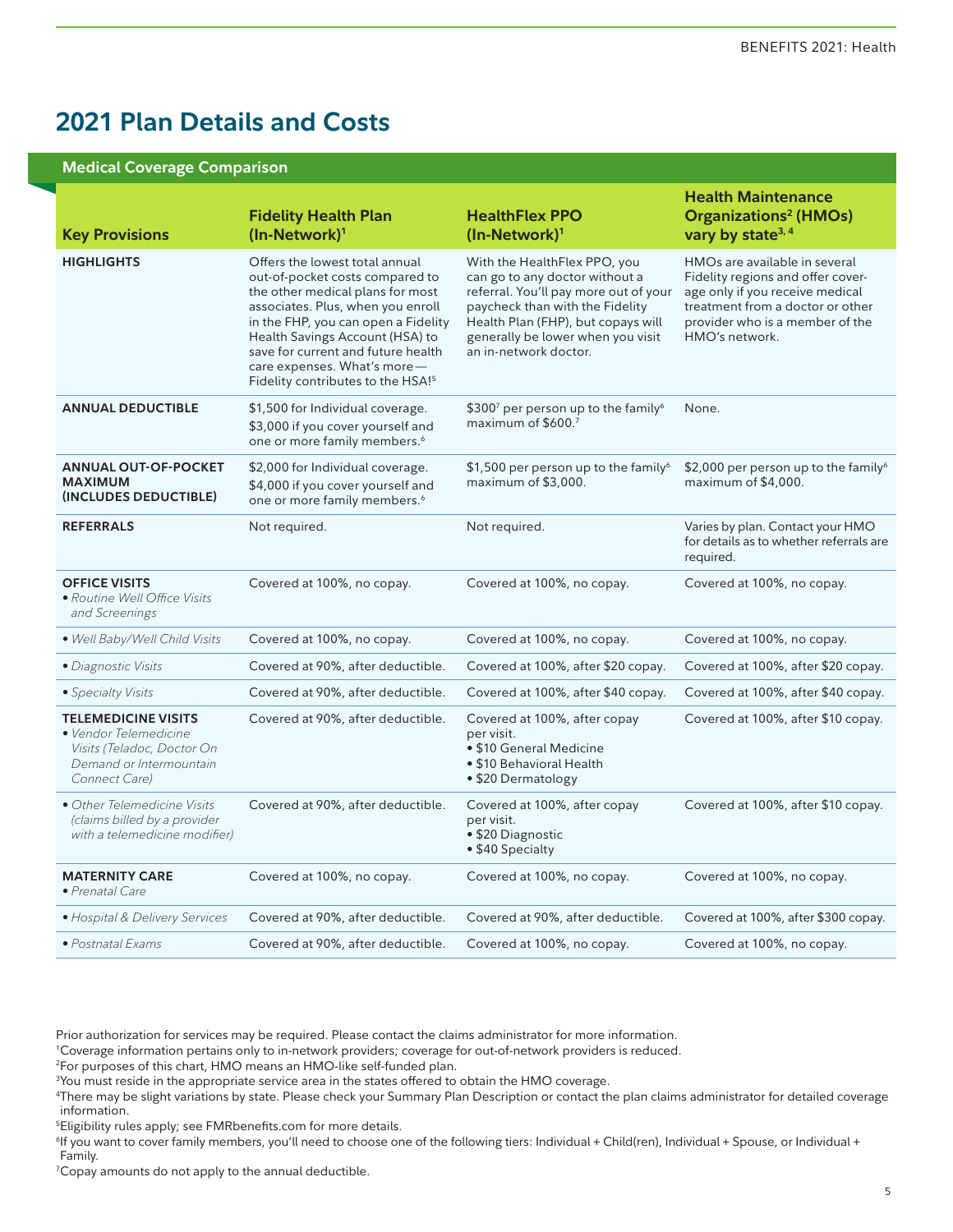## **2021 Plan Details and Costs**

#### **Medical Coverage Comparison (continued)**

| <b>Key Provisions</b>                                                                                | <b>Fidelity Health Plan</b><br>(In-Network) <sup>1</sup>                                                                                                               | <b>HealthFlex PPO</b><br>(In-Network) <sup>1</sup>                                                                                                                                | <b>Health Maintenance</b><br><b>Organizations<sup>2</sup> (HMOs)</b><br>vary by state <sup>3, 4</sup>                                                                             |
|------------------------------------------------------------------------------------------------------|------------------------------------------------------------------------------------------------------------------------------------------------------------------------|-----------------------------------------------------------------------------------------------------------------------------------------------------------------------------------|-----------------------------------------------------------------------------------------------------------------------------------------------------------------------------------|
| <b>HOSPITAL CARE</b><br>• Inpatient Care                                                             | Covered at 90% after deductible.                                                                                                                                       | Covered at 90% after deductible.                                                                                                                                                  | Covered at 100% after \$300 copay.                                                                                                                                                |
| • Emergency Room                                                                                     | Covered at 90% after deductible.                                                                                                                                       | Covered at 100% after \$150 copay<br>(waived if admitted).                                                                                                                        | Covered at 100% after \$150 copay<br>(waived if admitted).                                                                                                                        |
| • Outpatient Surgery                                                                                 | Covered at 90% after deductible.                                                                                                                                       | In facility: covered at 90% after<br>deductible. In physician's office:<br>covered at 100% after \$40 copay.                                                                      | In facility: covered at 100% after<br>\$150 copay. In physician's office:<br>covered at 100% after \$40 copay.                                                                    |
| <b>OUTPATIENT</b><br>(PHYSICAL,<br><b>OCCUPATIONAL, AND</b><br><b>SPEECH THERAPY)</b>                | Covered at 90%, after deductible.<br>Physical and occupational therapy<br>limited to 100 visits per year<br>combined. Speech therapy limited<br>to 52 visits per year. | Covered at 100%, after \$40 copay<br>per visit. Physical and occupational<br>therapy limited to 100 visits per year<br>combined. Speech therapy limited<br>to 52 visits per year. | Covered at 100%, after \$40 copay<br>per visit. Physical and occupational<br>therapy limited to 100 visits per year<br>combined. Speech therapy limited<br>to 52 visits per year. |
| <b>MENTAL HEALTH AND</b><br><b>SUBSTANCE ABUSE</b>                                                   |                                                                                                                                                                        |                                                                                                                                                                                   |                                                                                                                                                                                   |
| • Inpatient                                                                                          | Covered at 90%, after deductible;<br>unlimited days per calendar year.                                                                                                 | Covered at 90%, after deductible;<br>unlimited days per calendar year.                                                                                                            | Covered at 100%, after \$300 copay;<br>unlimited days per calendar year.                                                                                                          |
| • Outpatient                                                                                         | Covered at 90%, after deductible;<br>unlimited visits per calendar year.                                                                                               | Covered at 100%, after \$20 copay<br>per visit; unlimited visits per<br>calendar year.                                                                                            | Covered at 100%, after \$20 copay<br>per visit; unlimited visits per<br>calendar year.                                                                                            |
| <b>CHIROPRACTIC AND</b><br><b>ACUPUNCTURE SERVICES</b>                                               | Covered at 90%, after deductible;<br>limited to 20 visits per year for each<br>service.                                                                                | Covered at 90%, after deductible;<br>limited to 20 visits per year for each<br>service.                                                                                           | Covered at 100%, after \$40 copay<br>per visit. Limited to 20 visits per year<br>for each service.                                                                                |
| <b>VISION AND HEARING</b><br><b>EXAMS</b>                                                            | Covered at 100%, no copay (one<br>vision exam and one hearing exam<br>per year).                                                                                       | Covered at 100%, no copay (one<br>vision exam and one hearing exam<br>per year).                                                                                                  | Covered at 100%, no copay (one<br>vision exam and one hearing exam<br>per year).                                                                                                  |
| <b>PRESCRIPTION COVERAGE</b><br>Administered by CVS Caremark                                         |                                                                                                                                                                        |                                                                                                                                                                                   |                                                                                                                                                                                   |
| • Retail (30-day supply)<br>Generic/Preferred/<br>Non-Preferred                                      | Preventive: covered at 100%, after<br>applicable copay (\$10/\$20/\$40). <sup>5</sup><br>Non-preventive: covered at 90%,<br>after deductible.                          | Covered at 100%, after applicable<br>copay (\$10/\$20/\$40).                                                                                                                      | Covered at 100%, after applicable<br>copay (\$10/\$20/\$40).                                                                                                                      |
| · Mail Order or Maintenance<br>Choice Program (90-day<br>supply) Generic/Preferred/<br>Non-Preferred | Preventive: covered at 100%, after<br>applicable copay (\$20/\$40/\$80). <sup>5</sup><br>Non-preventive: covered at 90%,<br>after deductible.                          | Covered at 100%, after applicable<br>copay (\$20/\$40/\$80).                                                                                                                      | Covered at 100%, after applicable<br>copay (\$20/\$40/\$80).                                                                                                                      |

Prior authorization for services may be required. Please contact the claims administrator for more information.

<sup>1</sup> Coverage information pertains only to in-network providers; coverage for out-of-network providers is reduced.

<sup>2</sup> For purposes of this chart, HMO means an HMO-like self-funded plan.

 $\rm ^3$ You must reside in the appropriate service area in the states offered to obtain the HMO coverage.

<sup>4</sup> There may be slight variations by state. Please check your Summary Plan Description or contact the plan claims administrator for detailed coverage information.

<sup>5</sup> Preventive prescription drug copays will not apply toward the deductible, but will apply toward the out-of-pocket maximum. Changes have been made to the preventive drug list, so be sure to check the preventive drug list to see if your current drug is still included.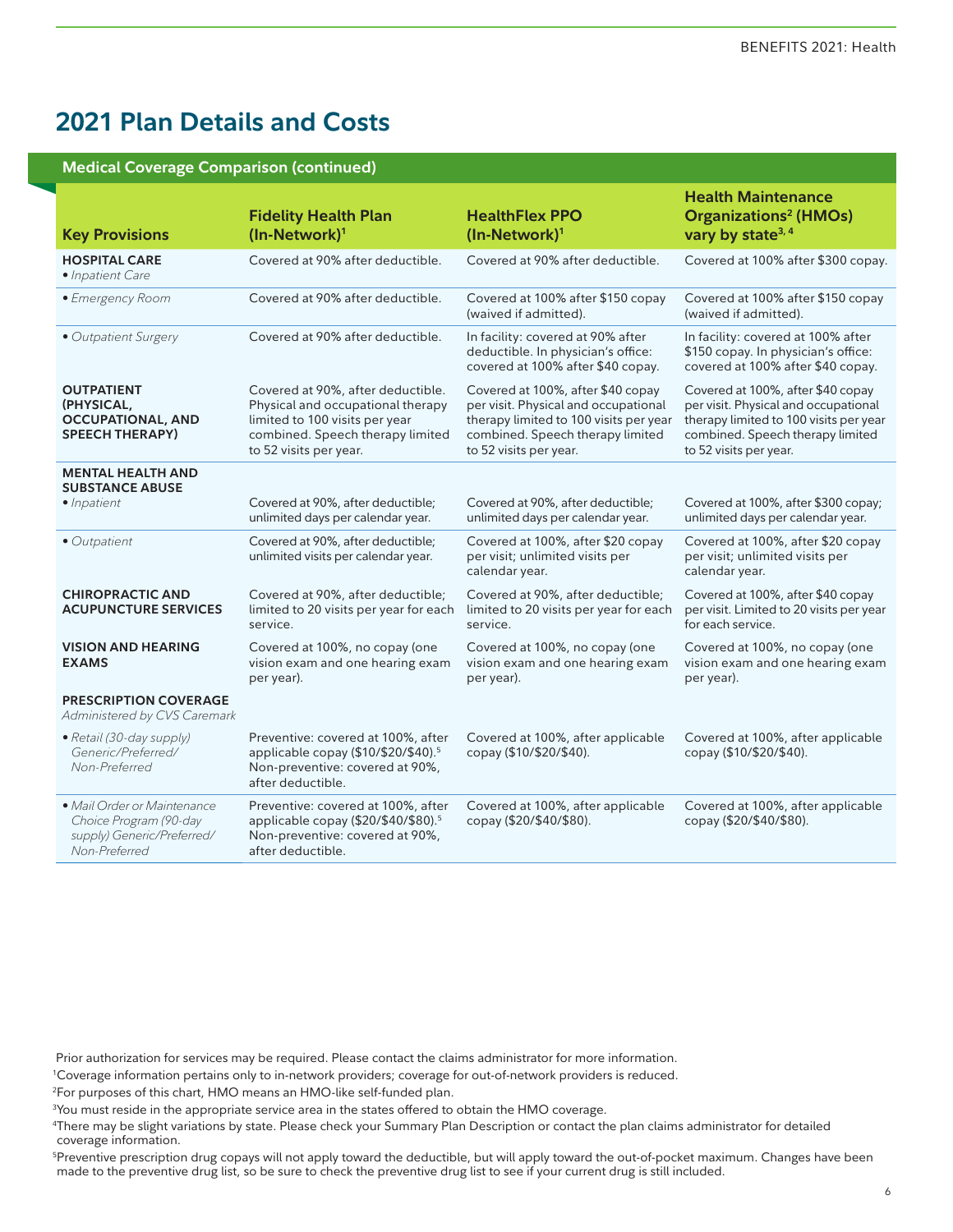## <span id="page-6-0"></span>**Health Savings Account (HSA)**

If you enroll in the Fidelity Health Plan, you may also be eligible to establish a Fidelity Health Savings Account (Fidelity HSA®), which is a tax-advantaged account that can be used to pay for current or future qualified medical expenses with tax-free dollars. Fidelity will make a contribution<sup>1</sup> to the accounts of eligible employees who establish a Fidelity HSA®.

You can use the funds in your HSA to reimburse yourself for qualified medical expenses, including the deductible, coinsurance amounts, and copays. Unused funds carry over from year to year.

#### **Fidelity HSA Eligibility Criteria**

In general, you are eligible to establish an HSA if you satisfy the following requirements:

- You are enrolled in the Fidelity Health Plan.
- You are not covered by any other health plan that is not a high-deductible plan.
- You are not enrolled in Medicare.
- You cannot be claimed as a dependent on another person's federal tax return.

For additional details regarding HSAs, go to [FMRbenefits.](http://fmrbenefits.com/Health/Tax-Advantaged-Accounts/Fidelity-Health-Savings-Account-HSA)

## **Prescription Drug Coverage**

CVS Caremark is the administrator of prescription drug benefits for all medical plan options. If you enroll in a Fidelity medical plan option, you are automatically enrolled in Prescription Drug coverage. You will receive both a medical ID card from the Carrier and a CVS Caremark ID card to be used for your retail prescription needs. There are two ways you can purchase prescriptions—through a retail pharmacy or through the convenient mail-order program.

For additional information regarding the prescription drug plan, go to [FMRbenefits](http://fmrbenefits.com/Health/Coverage-Offering/Prescription-Drugs).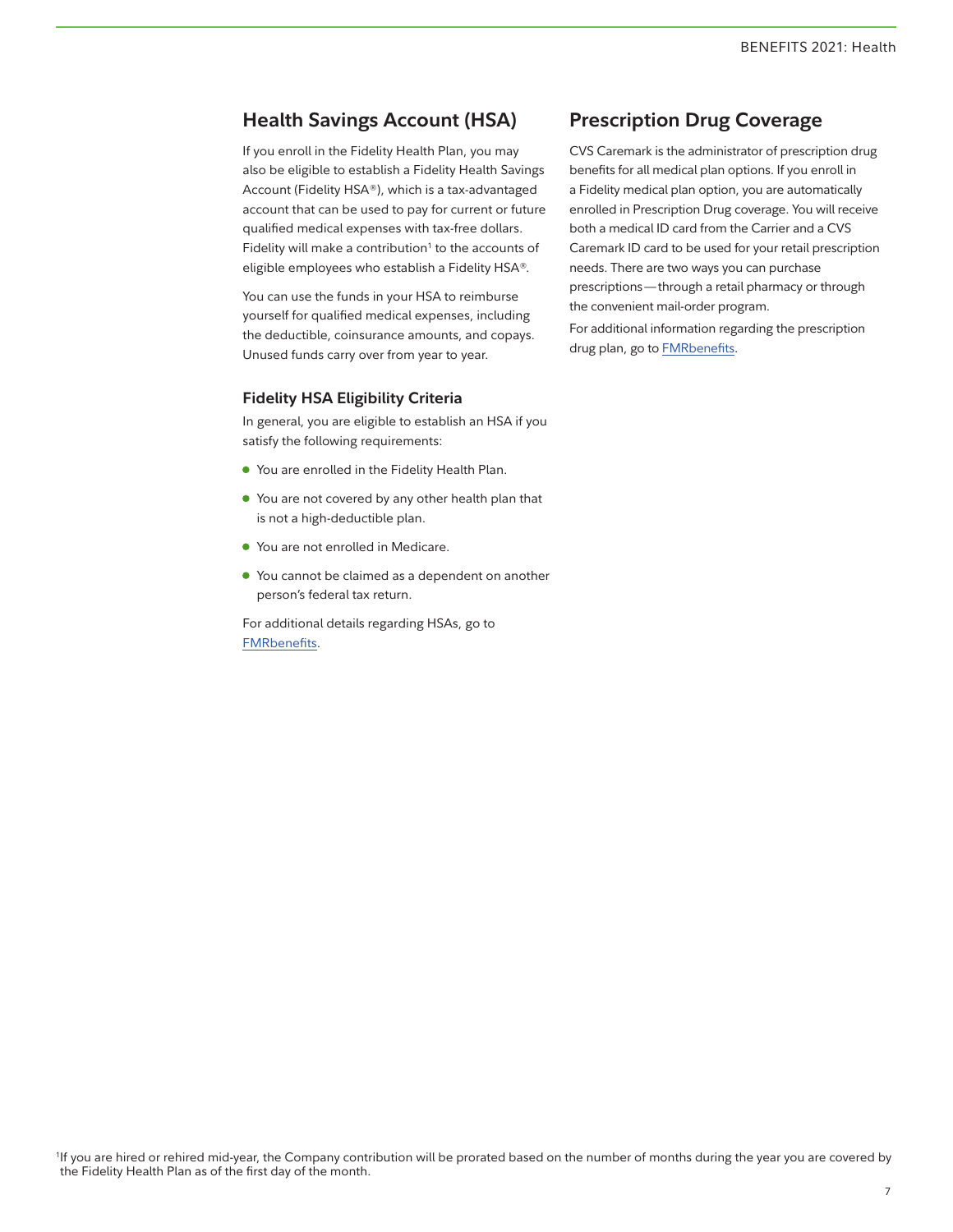# <span id="page-7-0"></span>**Dental**

The Dental Plan provides eligible employees and their eligible dependents with coverage for certain procedures performed by any licensed dentist. The Dental Plan offers an optional Preferred Dental Provider (PDP) feature, which enables employees to take advantage of negotiated rates with select dentists. MetLife provides administrative claims services for the Dental Plan. Coverage begins on your date of hire, provided you enroll within 31 days of your date of hire.

## **Dental Coverage Information**

Fidelity's dental plan is designed to promote good oral health for you and your family.

| <b>Key Provisions<sup>1</sup></b>                                      | <b>Coverage</b>                                                                                                                                | Services included in treatment                                                                                             |
|------------------------------------------------------------------------|------------------------------------------------------------------------------------------------------------------------------------------------|----------------------------------------------------------------------------------------------------------------------------|
| <b>ANNUAL DEDUCTIBLE<sup>2</sup></b>                                   | \$50 per covered person, <sup>3</sup> \$150 per<br>family maximum (each family member<br>can apply only \$50 toward the family<br>deductible). |                                                                                                                            |
| <b>BENEFIT MAXIMUM</b>                                                 | Dental Services: \$2,000 per covered<br>person per calendar year                                                                               |                                                                                                                            |
|                                                                        | Orthodontic Services: \$2,500 per<br>covered person per lifetime.                                                                              |                                                                                                                            |
| <b>PREVENTIVE</b><br><b>TREATMENT</b>                                  | Covered at 100%. <sup>4</sup>                                                                                                                  | Oral exams, routine cleanings, X-rays,<br>sealants, fluoride treatments, and<br>space maintainers.                         |
| <b>BASIC TREATMENT</b>                                                 | Covered at 80% <sup>4</sup> after deductible.                                                                                                  | Fillings, oral surgery, periodontal treat-<br>ment, endodontics, extractions, and<br>diagnostic lab tests.                 |
| <b>MAJOR RESTORATIVE</b><br><b>AND ORTHODONTIC</b><br><b>TREATMENT</b> | Covered at 60% <sup>4</sup> after deductible.                                                                                                  | Crowns and bridgework, dentures,<br>implants, inlays, and onlays.<br>Orthodontic treatment subject to<br>lifetime maximum. |

Additional dental information can be found on [FMRbenefits](http://fmrbenefits.com/Health/Coverage-Offering/Dental).

2 Deductible applies to basic and major restorative treatment only (excludes orthodontic treatment).

<sup>1</sup> This is a sample list of services covered under each treatment; see the Summary Plan Description for a list of all services covered.

<sup>3</sup> If you want to cover family members, you'll need to choose one of the following tiers: Individual + Child(ren), Individual + Spouse, or Individual + Family.

<sup>4</sup> Coverage levels are based on the Reasonable and Customary amounts, as determined by MetLife, unless your dentist is a PDP, in which case coverage levels are based on the negotiated rate between MetLife and the PDP.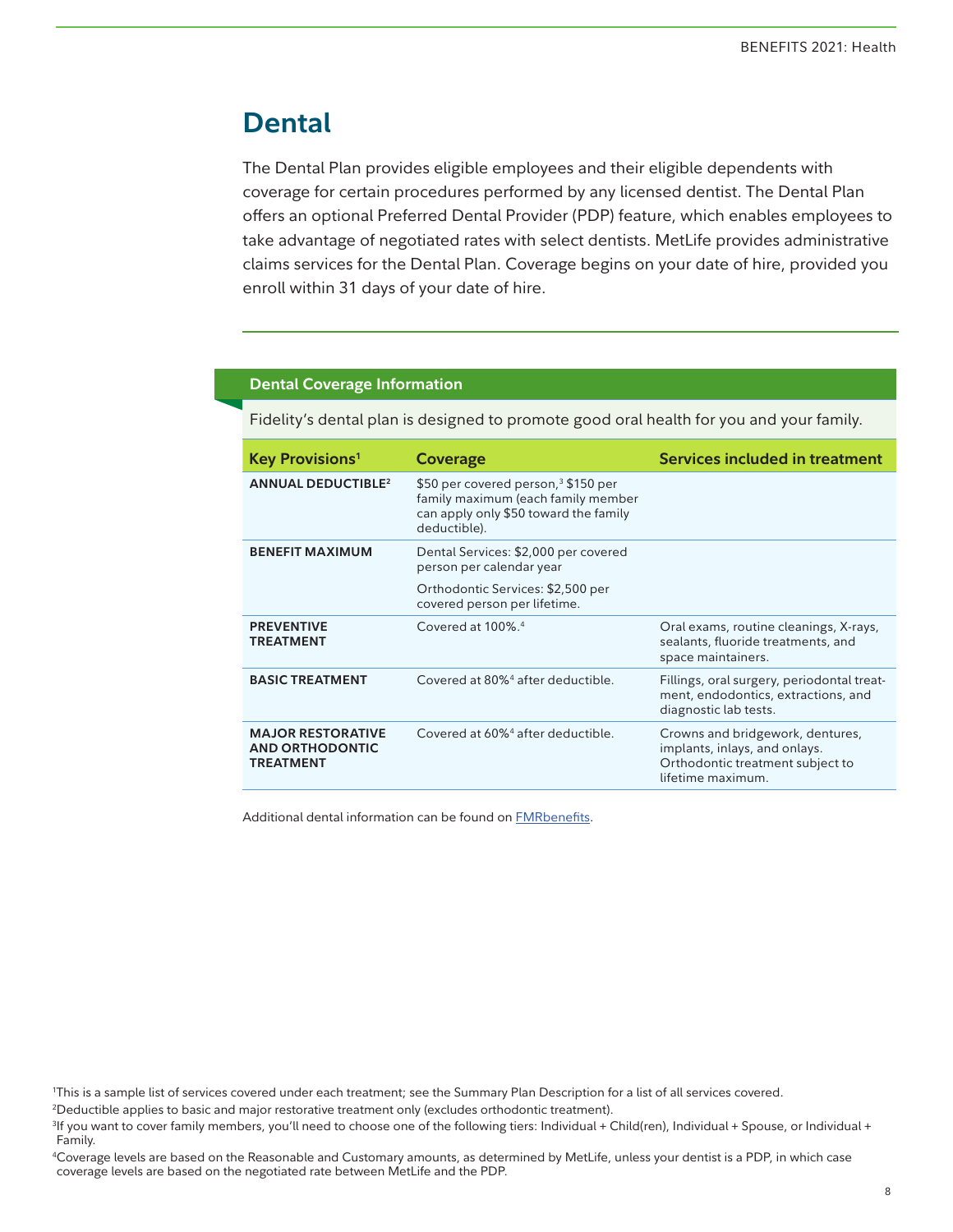# <span id="page-8-0"></span>**Vision**

The Vision Plan provides eligible employees and their eligible dependents with coverage for certain vision-related expenses. Fidelity's Vision Plan is administered by EyeMed and offers eye exams and savings on glasses and contacts, as well as discounts on nonprescription sunglasses, additional pairs of glasses, laser vision correction and more.

## **Vision Coverage Information1**

See the world more clearly with Fidelity's Vision Plan, which offers eye exams, savings on glasses and contacts as well as discounts on non-prescription sunglasses, additional pairs of glasses, laser vision correction, and more.

| <b>Key Provisions<sup>2</sup></b>                | <b>In-Network</b>                                    | <b>Out-of-Network</b>         |
|--------------------------------------------------|------------------------------------------------------|-------------------------------|
| <b>EXAM</b>                                      | Covered at 100%, no copay.                           | Up to \$50 reimbursement.     |
| <b>EYEGLASSES</b>                                |                                                      |                               |
| $•$ Frames                                       | Covered at 100% up to \$150<br>allowance.            | Up to \$75 reimbursement.     |
| $\bullet$ lenses<br>(single, bifocal, trifocal)  | Covered at 100% after \$20 copay.                    | Up to \$50 reimbursement.     |
| <b>CONTACT LENSES</b><br>(in lieu of eyeglasses) | Covered at 100% up to \$150<br>allowance.            | Up to \$75 reimbursement.     |
| <b>ADDITIONAL</b><br><b>DISCOUNTS</b>            | • 20% discount on frame balance<br>above \$150.      |                               |
|                                                  | • 40% discount on additional pairs<br>of eyeglasses. | Not available out of network. |
|                                                  | • 20% discount on non-prescription<br>sunglasses.    |                               |
|                                                  | • Discounts on LASIK and PRK.                        |                               |
| <b>FREQUENCY OF</b><br><b>SERVICES</b>           |                                                      |                               |
| $\bullet$ Fxam                                   | Once every calendar year.                            |                               |
| • Frames and lenses OR<br>contact lenses         | Once every calendar year.                            |                               |

Additional vision information can be found on [FMRbenefits](http://fmrbenefits.com/Health/Coverage-Offering/Vision).

2 This is a sample list of services covered under each treatment; see the Summary Plan Description for a list of all services covered.

<sup>1</sup> If you want to cover family members, you'll need to choose one of the following tiers: Individual + Child(ren), Individual + Spouse, or Individual + Family.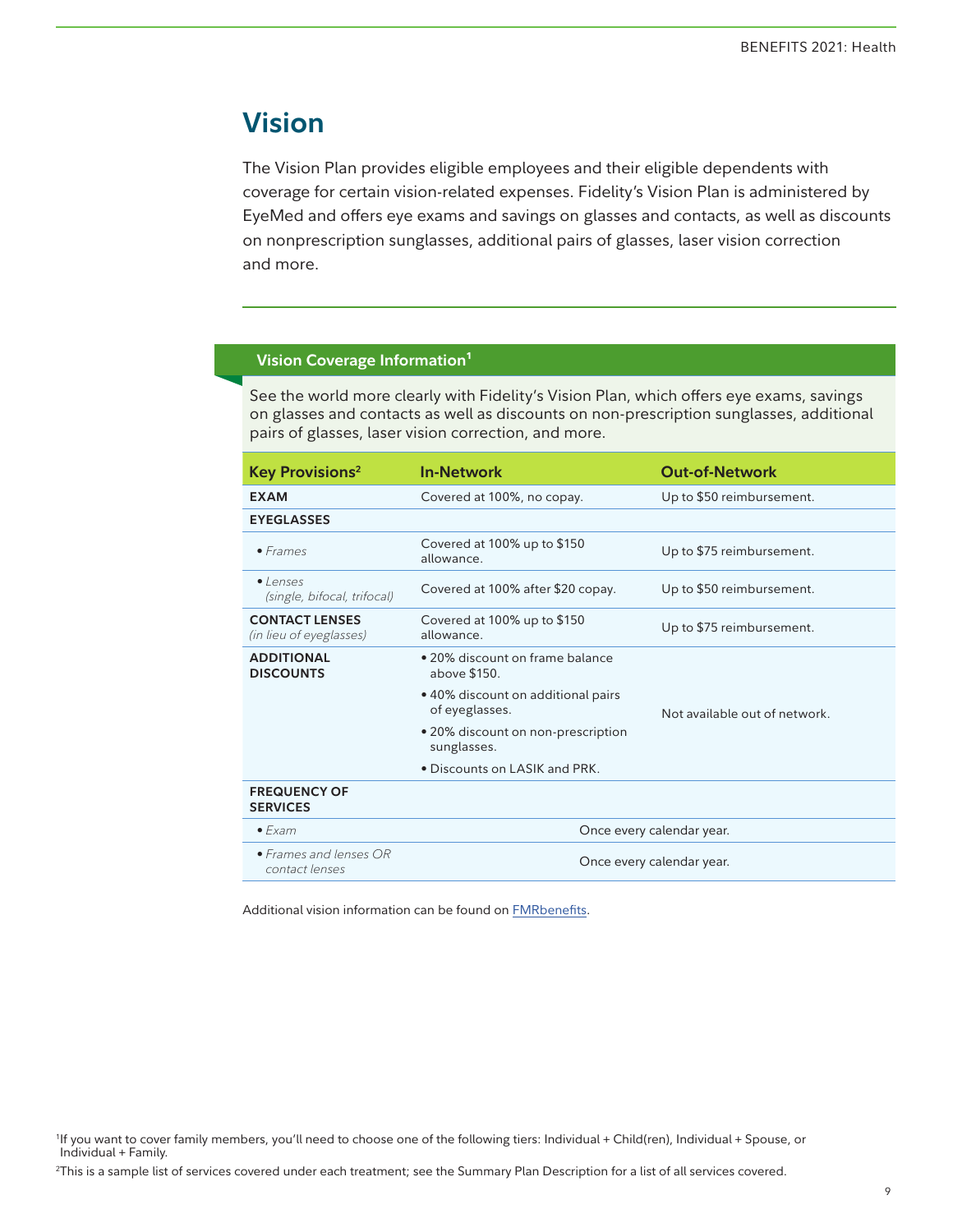# <span id="page-9-0"></span>**Health Care Flexible Spending Accounts**

Contributing to either the Health Care Flexible Spending Account or the Health Care HSA-Compatible Flexible Spending Account allows you to set aside money on a pretax basis to reimburse yourself for certain eligible expenses, thereby reducing your taxable income.

#### Important:

You are now able to roll over up to \$550 in remaining funds at the end of the year. The rollover will happen automatically either to your Health Care FSA (HealthFlex PPO and HMO) or Health Care HSA-Compatible FSA (Fidelity Health Plan).

**The Health Care Flexible Spending Account** can be used to reimburse yourself for eligible medical expenses such as:

- Deductibles, copays, and other eligible out-ofpocket medical expenses not covered, or covered only partially, by your medical, dental, or other group health plan.
- Vision care and hearing expenses that are either not covered or only partially covered by your medical plan for you and your eligible dependent(s). These expenses include eyeglasses, contact lenses, and hearing aids.

**The Health Care HSA-Compatible Flexible Spending Account** can be used to reimburse yourself for eligible dental and vision expenses and preventive care prescription drug copays. It can also be used for other medical expenses once you meet your applicable deductible.

*Note:* Participation in the Health Care HSA-Compatible Flexible Spending Account does not impact your eligibility to establish an HSA.

*Note:* If you enroll in this account, you are not eligible to establish a Health Savings Account (HSA).

|                                               | <b>Flexible Spending Account (FSA)</b>                                                                          | <b>Health Savings Account (HSA)</b>                                                                           |
|-----------------------------------------------|-----------------------------------------------------------------------------------------------------------------|---------------------------------------------------------------------------------------------------------------|
| Does Fidelity                                 | <b>No</b>                                                                                                       | Yes                                                                                                           |
| contribute to<br>my account?                  |                                                                                                                 | Note: You must meet the HSA eligibility<br>requirements and enroll in the Fidelity<br>Health Plan.            |
| Can I make my<br>own pretax<br>contributions? | Yes                                                                                                             | Yes                                                                                                           |
| Can I invest my<br>account balance?           | <b>No</b>                                                                                                       | Yes                                                                                                           |
| Do I pay taxes?                               | On my contributions: No<br>On Fidelity's contribution: N/A<br>On investment earnings: N/A<br>On withdrawals: No | On my contributions: No<br>On Fidelity's contribution: No<br>On investment earnings: No<br>On withdrawals: No |
|                                               | Note: Withdrawals must be used to pay<br>for eligible out-of-pocket expenses for<br>favorable tax treatment.    | Note: Withdrawals must be used to pay<br>for eligible out-of-pocket expenses for<br>favorable tax treatment.  |
| Is there a "use it or                         | Yes                                                                                                             | <b>No</b>                                                                                                     |
| lose it" rule?                                | Under IRS rules, you are only able to roll<br>over up to \$550 in remaining funds at the<br>end of the year.    | HSA balances roll over from year to year.                                                                     |

Additional FSA information can be found on [FMRbenefits](http://fmrbenefits.com/Health/Tax-Advantaged-Accounts/Health-Care-Flexible-Spending-Accounts-FSAs).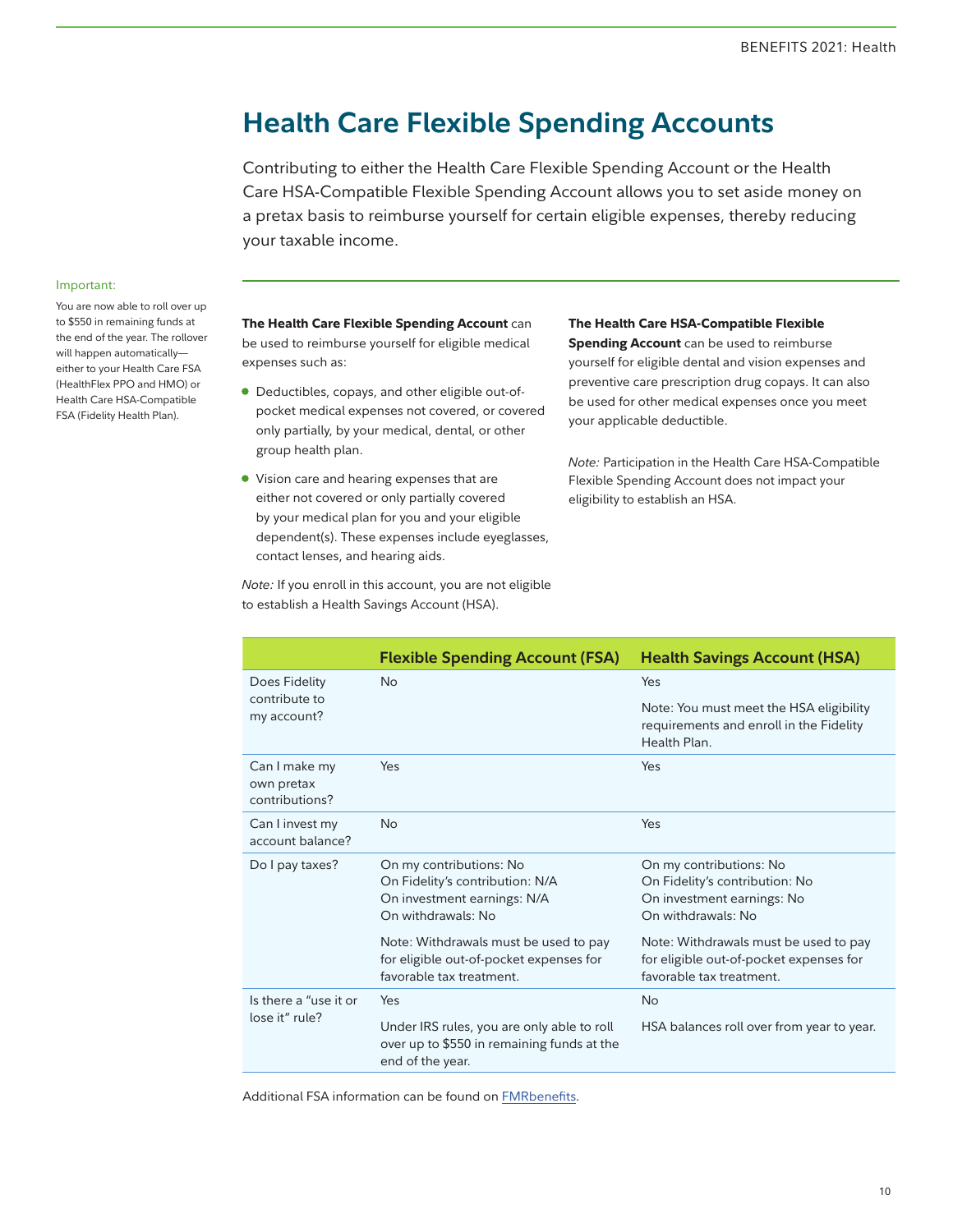# <span id="page-10-0"></span>**Health and Wellness**

The right tools and information can help Fidelity employees and their families improve the quality of their health care and use it more wisely.

## **Emotional Well-Being Support Program**

The Emotional Well-Being Support Program, administered by Lyra, provides emotional and mental health support that can help manage feelings of stress, anxiety, depression, substance misuse, relationship issues, sleep disorders, and other common issues that can be addressed through short-term counseling services. Eligible employees and their eligible dependents have up to 12 confidential sessions per calendar year, at no cost. It generally takes only a few minutes to complete the online assessment and get matched to a therapist, coach, or self-guided program for your needs. In many cases, you can schedule an appointment immediately through Lyra's platform. The Lyra Care Team is available to help you find a provider, answer questions, and help troubleshoot technical issues. They are available 24/7 by email, chat, and phone.

Additional information about the Emotional Well-Being Support Program can be found on [FMRbenefits.](https://fmrbenefits.com/Health/Health-and-Wellness/Emotional-Well-Being)

## **Tobacco Cessation Program**

The Quit For Life® Program is available to eligible employees and their eligible dependents age 18 and older at no charge. The Quit For Life Program has helped thousands of people improve their health by quitting tobacco. This confidential, tailored program offers proven techniques and individual support as part of a personal Quit Plan.

Additional information about the Tobacco Cessation Program can be found on [FMRbenefits.](http://fmrbenefits.com/Health/Health-and-Wellness/Tobacco-Cessation-Program)

## **Fidelity Health & Wellness Centers**

The Centers complement your Fidelity health benefits portfolio by providing a wide range of services from qualified health care providers. You may choose to visit the Centers for a wide variety of reasons, from treatment for an illness to receiving travel vaccinations to developing a wellness plan. The Centers are managed and staffed by Premise Health, and your medical information is kept confidential.

The Health & Wellness Centers offer access to a Health Coach who can help you make—and stick with—your goals, such as losing weight, reducing stress, eating healthily, or quitting smoking. Your in-person Health Coach will assess your health and well-being and help you develop an action plan that takes advantage of Fidelity's health and wellness resources to address your personal health risks.

The Fidelity Health & Wellness Centers are located in Smithfield, RI, Boston, MA, Covington, KY, Westlake, TX, Raleigh, NC, and Merrimack, NH. The Centers are open Monday through Friday (closed on Fidelity holidays), and are available to eligible employees, including those visiting from other sites.

Wellness and preventive services are provided at no cost, although symptom care services are subject to a charge.

Go to [FMRbenefits](http://fmrbenefits.com/Health/Health-and-Wellness/On-Site-Health-and-Wellness-Centers) for additional information.

## **Fitness Reimbursement Program**

Fidelity provides a Fitness Reimbursement Program under which employees may be reimbursed up to \$300 per plan year for a fitness center membership or qualified fitness-related expenses. You may participate in the Fitness Reimbursement Program in addition to receiving discounts or reimbursements that your medical plan may offer. Memberships at on-site fitness facilities are not eligible for reimbursement.

For additional information go to [FMRbenefits](http://fmrbenefits.com/Health/Health-and-Wellness/Fitness-Reimbursement-Program).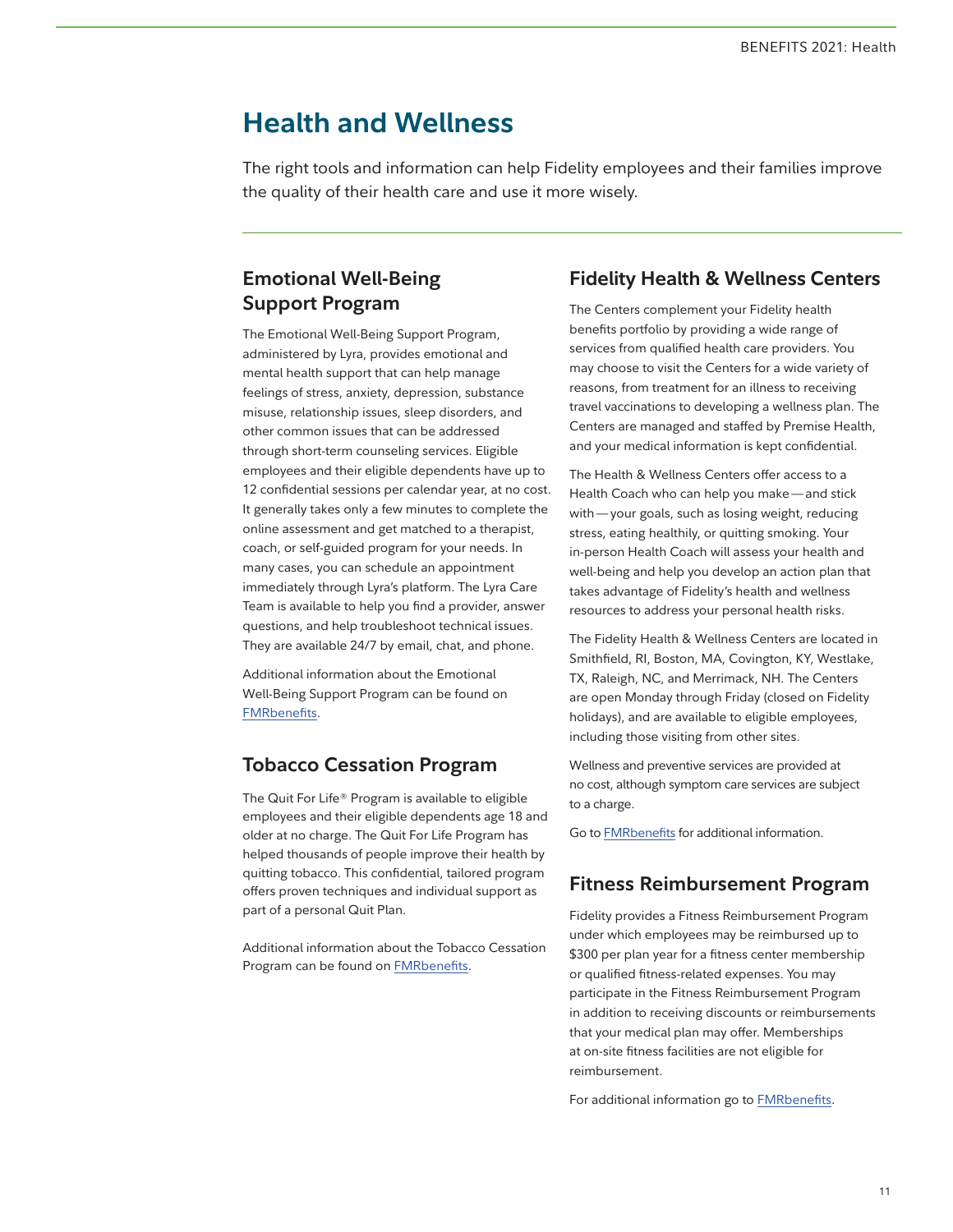# <span id="page-11-0"></span>**Insurance**

Insurance offers protection from the unexpected. That's why Fidelity offers a wide variety of automatic and optional forms of coverage. Regular employees who are regularly scheduled to work 30 or more hours per week receive Company-paid insurance coverage. They may also elect additional employee-paid coverage as well as the opportunity to obtain competitive rates and money-saving discounts for a variety of personal property needs.

### **Life Insurance**

|                                                      | <b>Coverage</b>                                                                                                                                                                                                                                                                                                   | <b>Who Pays</b>                                                                                                                                                    |
|------------------------------------------------------|-------------------------------------------------------------------------------------------------------------------------------------------------------------------------------------------------------------------------------------------------------------------------------------------------------------------|--------------------------------------------------------------------------------------------------------------------------------------------------------------------|
| <b>Employee</b>                                      |                                                                                                                                                                                                                                                                                                                   |                                                                                                                                                                    |
| Core                                                 | \$50,000                                                                                                                                                                                                                                                                                                          | Fidelity pays the full cost of coverage.                                                                                                                           |
| <b>Basic</b>                                         | Four times your base salary or benefits base,<br>up to \$250,000.                                                                                                                                                                                                                                                 | Fidelity pays the full cost of coverage but this benefit<br>is taxable.                                                                                            |
| Supplemental                                         | From 1 to 15 times your annualized base salary or<br>benefits base. The combined Basic and Supplemental<br>maximum coverage is the lesser of 19 times your<br>annualized base salary or benefits base, or \$3 million<br>(combined coverage amounts of up to \$1 million do not<br>require Proof of Good Health). | You pay the full cost of coverage through after-tax payroll<br>deductions; cost is based on your age, elected coverage<br>amount, and Tobacco-use Status.          |
| Dependents (must be enrolled in Basic Employee Life) |                                                                                                                                                                                                                                                                                                                   |                                                                                                                                                                    |
| Spouse                                               | Choose from coverage options of:<br>\$20,000<br>\$300,000<br>\$50,000<br>\$500,000<br>\$100,000                                                                                                                                                                                                                   | You pay the full cost of coverage through after-tax payroll<br>deductions; cost is based on your spouse's age, elected<br>coverage amount, and tobacco-use status. |
| Child(ren)                                           | \$10,000 (each eligible child)                                                                                                                                                                                                                                                                                    | You pay the full cost of coverage.                                                                                                                                 |

Additional Life and Accident Insurance information can be found on [FMRbenefits.](http://fmrbenefits.com/Insurance/Offering/Life-Insurance)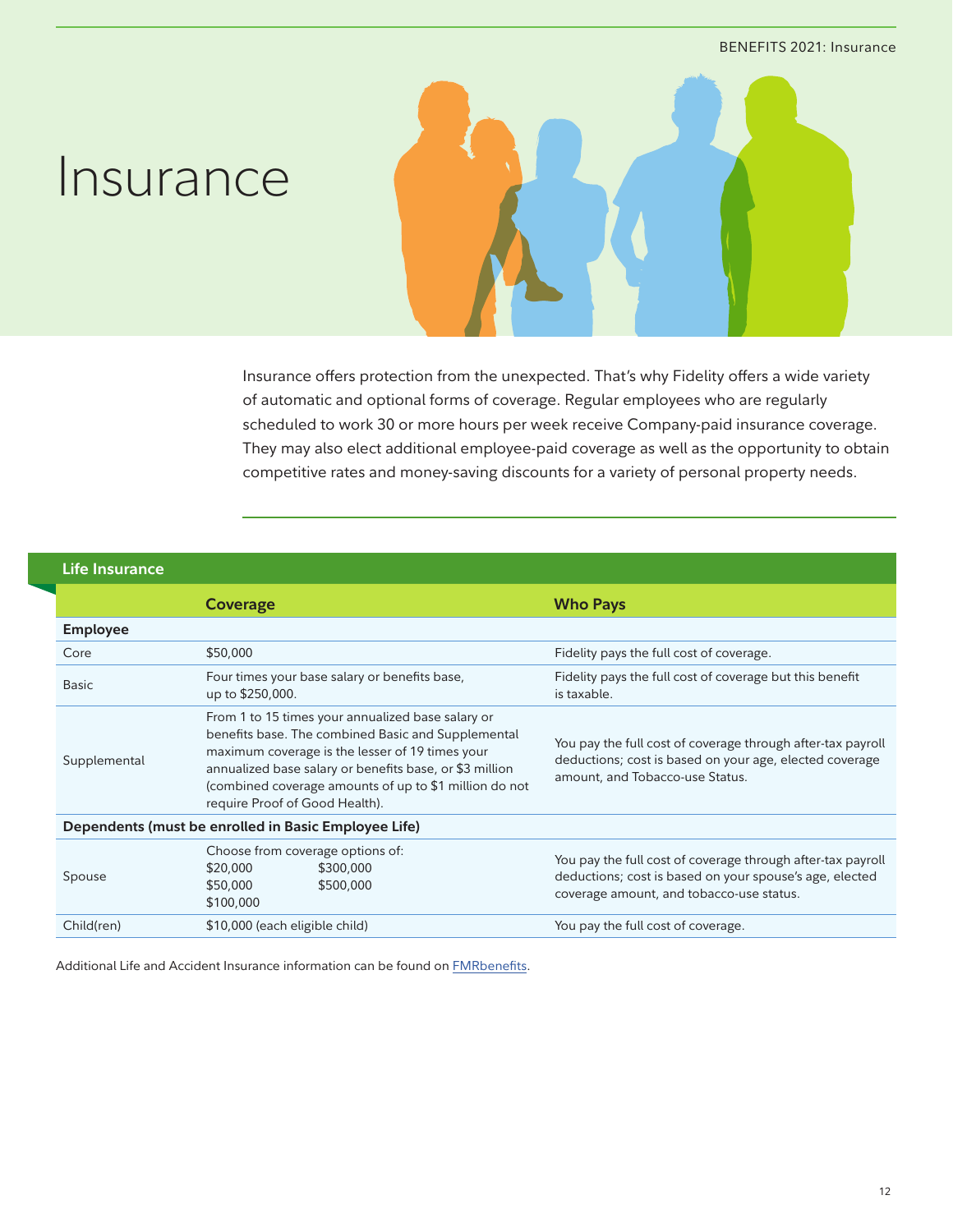## <span id="page-12-0"></span>**Auto & Home Insurance**

The Auto & Homeowner's Insurance Program for eligible employees allows you to obtain competitive rates and money-saving discounts for your home (whether you rent or own), car, boat, recreational vehicle, and more through Liberty Mutual® and MetLife Auto & Home®. This program also offers eligible employees the opportunity to easily obtain free, no-obligation quotes online or by phone. Once you select a carrier, you can choose from a variety of payment options, including payroll deduction.

Additional Auto and Home Insurance information can be found on [FMRbenefits.](http://fmrbenefits.com/Insurance/Offering/Group-Auto-and-Home-Insurance-Program)

## **Pet Insurance**

Fidelity offers eligible associates access to pet insurance through Nationwide. The policies cover injuries, illnesses, and preventive care for your pets.

Additional Pet Insurance information can be found on [FMRbenefits.](http://fmrbenefits.com/Insurance/Offering/Pet-Insurance)

# **Group Legal Plan**

Fidelity offers eligible associates the opportunity to enroll in Group Legal coverage through MetLaw. The Plan provides you with access to legal services from attorneys experienced in estate planning documents, civil suits, adoption, identity theft issues and much more.

For associates enrolled in the Basic Life Insurance plan, you are able to work with an attorney at no cost to prepare a will, health care power of attorney, and financial power of attorney without enrolling in the Group Legal Plan.

Additional Group Legal Plan information can be found on [FMRbenefits.](https://fmrbenefits.com/WorkandLife/Home-and-Travel/Group-Legal-Plan)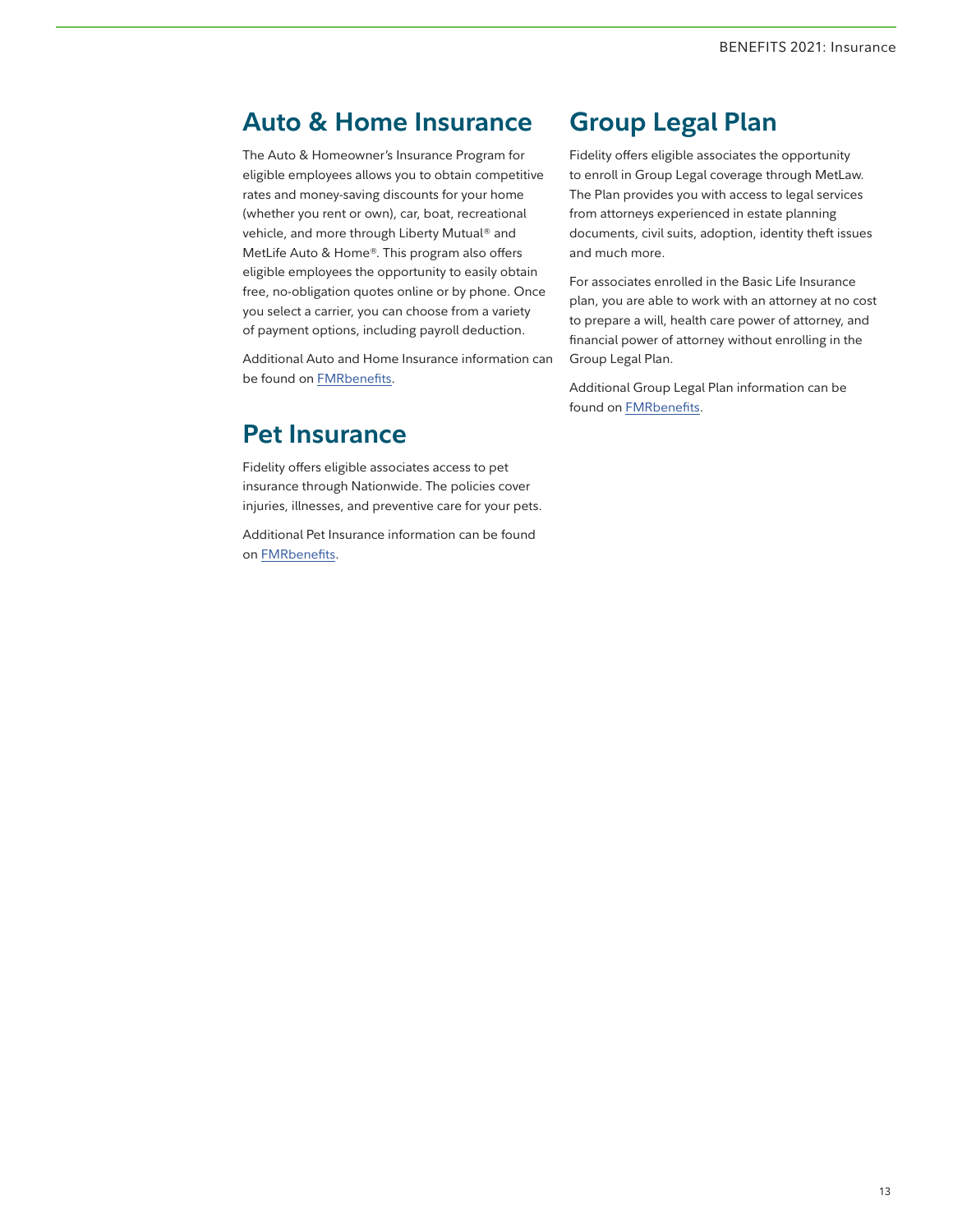# <span id="page-13-0"></span>**Disability Plans**

Fidelity's disability plans provide you with some protection for your earnings should you become disabled, as defined by the plans. If you are a regular employee who is regularly scheduled to work 30 or more hours per week, you are automatically covered under the Short-Term and Long-Term Disability Plans as of your first day of active employment. Short-Term and 60% (Base Pay Only) Long-Term Disability coverage is Company paid, and 70% (Base Pay + Bonus) Long-Term Disability coverage is employee paid.

| <b>Disability Insurance</b>                  |                                                                                                                                                                                                                                                                                                                                                                                                            |                                                                   |
|----------------------------------------------|------------------------------------------------------------------------------------------------------------------------------------------------------------------------------------------------------------------------------------------------------------------------------------------------------------------------------------------------------------------------------------------------------------|-------------------------------------------------------------------|
| <b>Type of</b><br><b>Disability Coverage</b> | <b>Coverage</b>                                                                                                                                                                                                                                                                                                                                                                                            | <b>Who Pays</b><br>for Coverage                                   |
| Short-Term Disability (STD)                  | You may apply for STD benefits for up to 180 days when<br>you are unable to work because of a non-work-related<br>disability. Your STD benefit amount is based on the length<br>of your disability.                                                                                                                                                                                                        | Fidelity pays<br>the full cost of<br>coverage.                    |
| 60% LTD<br>(Base Pay Only)                   | Enables you to apply for LTD benefits after you have been<br>disabled for 180 days. You are eligible to receive 60 percent<br>of your base salary or benefits base up to a maximum<br>benefit amount of \$20,000 per month for approved claims.<br>The minimum monthly benefit is \$100.                                                                                                                   | Fidelity pays<br>the full cost of<br>coverage.                    |
| 70% LTD<br>(Base Pay + Bonus)                | Enables you to apply for contributory LTD benefits equal<br>to 10 percent of your base salary or benefits base and<br>70 percent of your eligible bonus <sup>1</sup> (or a total income<br>replacement of 70 percent per month for Core and<br>Supplemental LTD combined). The maximum contributory<br>LTD benefit amount for approved benefit claims is \$12,000<br>per month (or \$32,000 LTD combined). | You pay the full<br>cost of coverage<br>on an after-tax<br>basis. |

Additional Disability Insurance information can be found on [FMRbenefits](http://fmrbenefits.com/Insurance/Offering/Disability-Insurance).

<sup>1</sup> "Eligible bonus" means quarterly, semiannual, and annual bonuses (excluding annual nonexempt gifts and any non-cyclical bonuses, such as retention bonuses and sign-on bonuses) averaged over the past two calendar years. If two calendar years of bonus history are not available, eligible bonus will be based on the available history. Sales and commission bonuses are not eligible bonuses and are not included in the eligible bonus calculation. For benefits base employees, eligible sales and commissions bonuses are factored into your insurance base rate. For purposes of this definition, "calendar year" shall mean the period from January 1 through December 31 of the applicable year(s).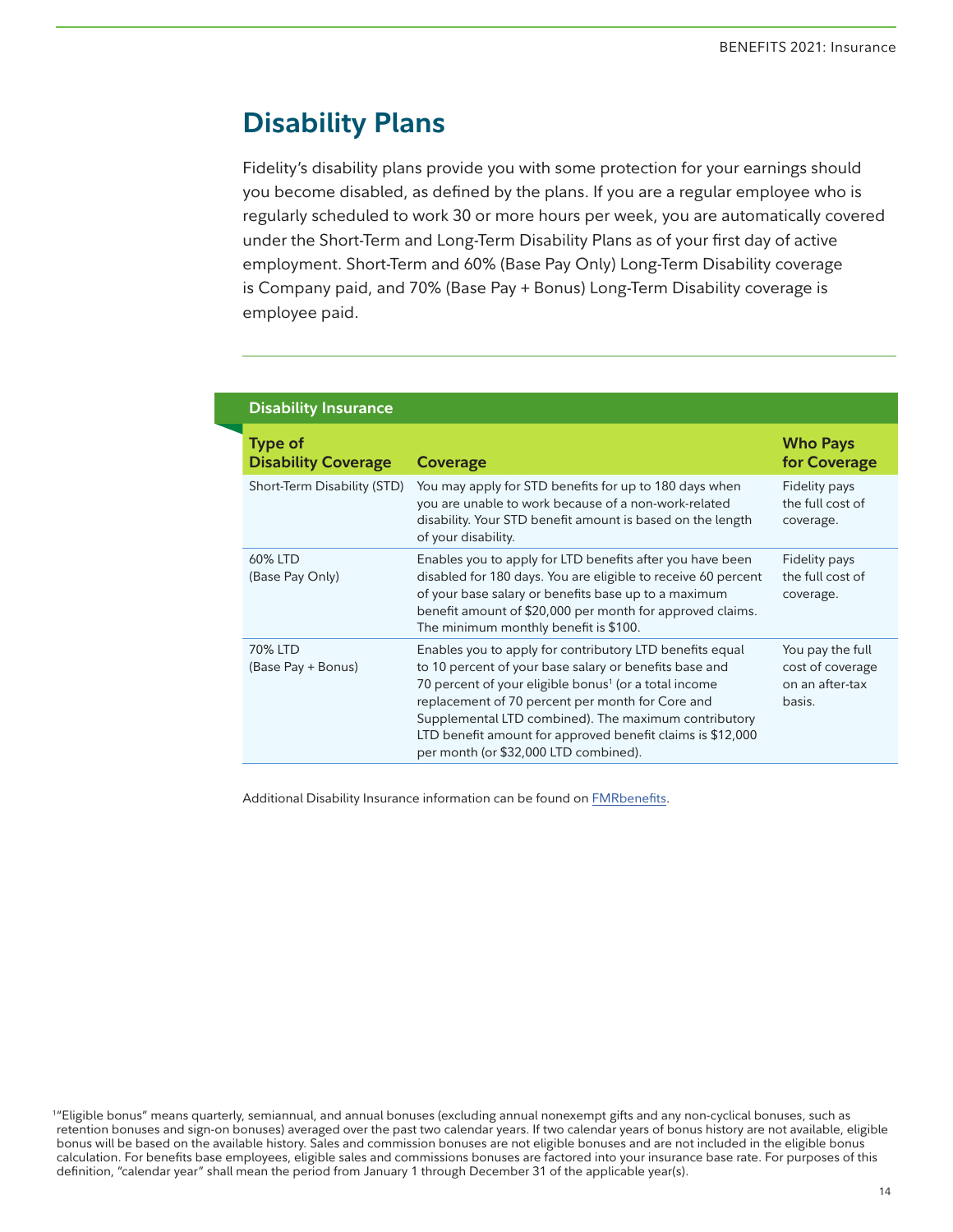# <span id="page-14-0"></span>Retirement

Fidelity's Retirement Savings Plan helps you contribute and invest for retirement on a tax-advantaged basis. Eligible employees can make pretax 401(k) and/or Roth aftertax 401(k) contributions, and Fidelity will match your contributions dollar-for-dollar up to 7% of your eligible compensation. In addition, Fidelity may make an annual Profit Sharing contribution of up to 10% of your eligible compensation.1

## **Employee Contributions**

Through automatic payroll deductions, you can elect to contribute from 3% to 50% of your eligible compensation into the 401(k) feature of the Plan on a pre-tax, Roth after-tax or a combination up to the annual IRS limit (\$19,500 in 2021). If you are catch-up eligible (i.e. are or will be at least 50 or older during the year), you can elect from 3% to 80% of your eligible compensation up to the higher combined 401(k) catch-up limit (\$26,000 in 2021). Employees determined to be highly compensated may have additional limitations. In either case, you have the option to make contribution elections for your regular pay, variable pay, or both. The percentage that you elect for each type of pay can vary and you can change your contribution percentage(s) throughout the year. Here are the ways you can contribute:

| Pretax         | These contributions come out of your<br>pay before taxes are calculated. Any<br>investment earnings will grow tax free until<br>you take a distribution.                                                                                                                                                      |
|----------------|---------------------------------------------------------------------------------------------------------------------------------------------------------------------------------------------------------------------------------------------------------------------------------------------------------------|
| Roth After-tax | These contributions are taxed at the time<br>you make them. Any investment earnings<br>and the contributions may be withdrawn<br>tax free                                                                                                                                                                     |
|                | Note: In order to be tax free and penalty<br>free, the withdrawal must occur at least five<br>years following the year of your first Roth<br>401(k) contribution, and the withdrawal<br>must occur after you have attained age<br>591/ <sub>2</sub> , or in the event of your death or<br>disability.         |
| Catch-up       | If you are or will be age 50 or older during<br>the calendar year, you can make additional<br>contributions-up to a maximum of<br>\$26,000 in 2021. Catch-up contributions<br>are not eligible for Company-matching<br>contributions.                                                                         |
| Rollover       | The Retirement Savings Plan allows you to<br>roll money over from a previous eligible<br>employer's plan, or from an individual<br>retirement account (IRA) or rollover IRA.<br>You don't need to be contributing to the<br>401(k) feature of the Retirement Savings<br>Plan to make a rollover contribution. |

1 The Profit Sharing contribution will consist of a nondiscretionary portion that approximates the revenue Fidelity receives in connection with the investment options offered under the Retirement Savings Plan and a discretionary portion. In prior years, the mandatory and discretionary portions, when combined, resulted in an allocation of 10% of your eligible compensation. The Company-matching contributions are at the Company's discretion and, along with the discretionary portion of the Profit Sharing contribution, are subject to the availability of sufficient Company profits and cash flow. All Company contributions are subject to initial and ongoing eligibility requirements.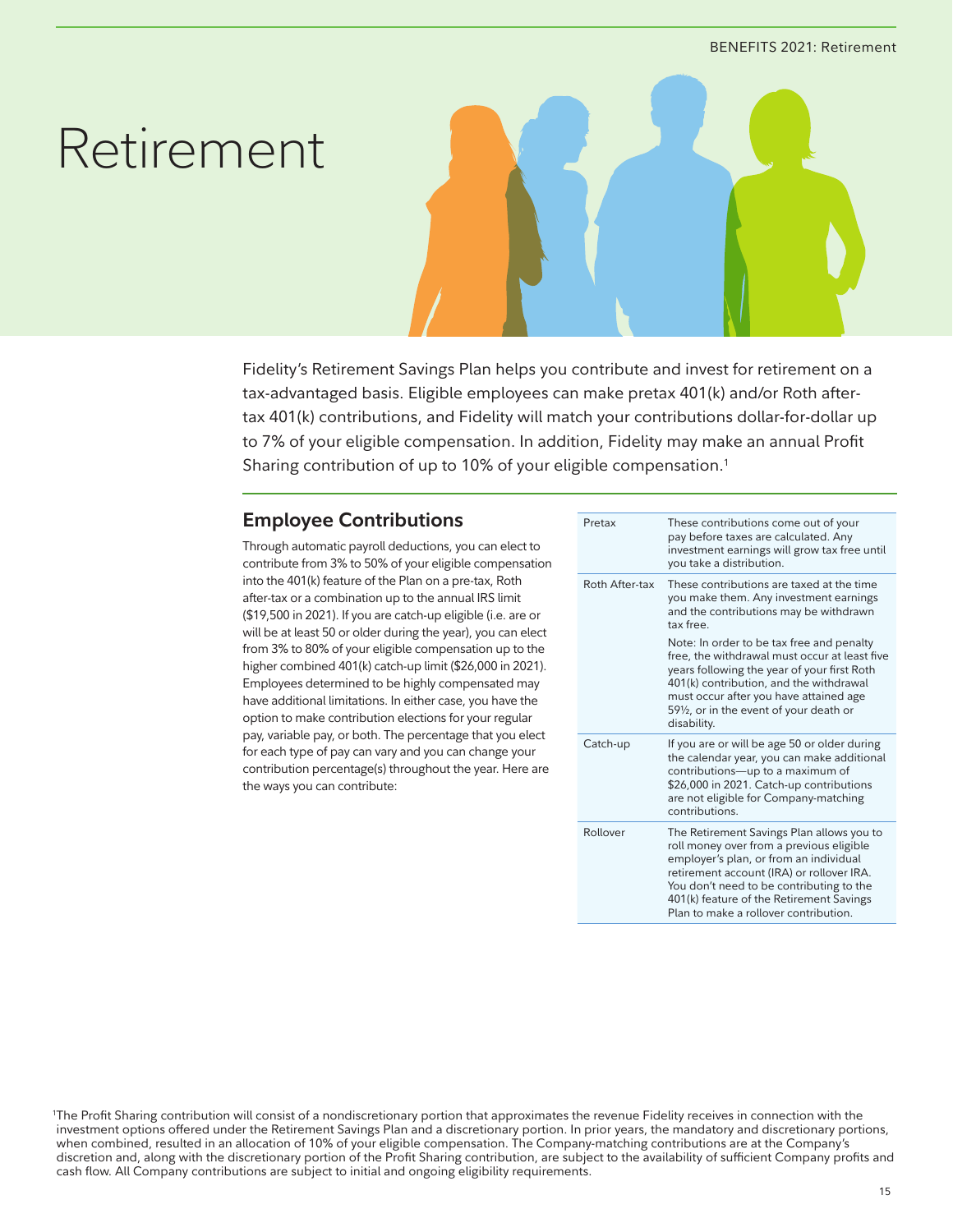## <span id="page-15-0"></span>**Company Contributions**

#### **Company Match Contributions**

You generally become eligible for Company contributions first of the month following when you complete 1,000 hours of service over 12 consecutive months. Fidelity will match<sup>1</sup> your pretax and Roth 401(k) contributions dollar for dollar, up to 7% of your eligible compensation each payroll period. In addition, in Q2 of the following year, Fidelity provides a "true-up" of your Company-matching contributions. The true-up enables you to receive matched contributions you missed out on due to circumstances like reaching your contribution limit early in the year, changing your contributions throughout the year, or incorrectly predicting your bonus and/or commissions.

#### **Profit Sharing Contributions**

In addition to Company-matching contributions, you may also be eligible to receive an annual Profit Sharing contribution, provided that you are employed on the last day of the plan year. The Profit Sharing contribution consists of a mandatory nondiscretionary portion that approximates the revenue Fidelity receives in connection with the investment options offered under the Retirement Savings Plan and a discretionary portion. In prior years, the mandatory and discretionary portions, when combined, resulted in an allocation of 10% of your eligible compensation.

As with the Company-matching contribution feature, you become eligible when you complete 1,000 hours of service over 12 consecutive months. For example, if you are hired on February 17, 2021, and you are credited with 1,000 hours of service by February 17, 2022, you would become eligible March 1, 2022. Provided you meet all the eligibility requirements on December 31, 2022, you would receive a Profit Sharing contribution<sup>2</sup> in January 2023 based on your eligible compensation $3$  between March 1, 2022, and December 31, 2022. In addition, to continue to receive Profit Sharing Contributions, you will need to continue to complete 1,000 hours each year.

## **Automatic Enrollment**

As a new hire or rehire, you are encouraged to set your contribution amount within 30 days of hire/rehire. If you do not set your contribution amount within 30 days of your hire/rehire date, you will be automatically enrolled in the Retirement Savings Plan with a pretax 401(k) contribution rate of 7% of your eligible regular pay. If you transfer directly from Fidelity TalentSource (formerly Veritude), your deferrals will continue at their current rate. You will also be enrolled in the Automatic Annual Increase Program (AIP), which increases your contribution rate by 1% of your eligible regular pay each year, until you reach 15%. The increase takes effect each year beginning with the first pay period of July. However, if you are hired between January 1 and July 1, the increase takes effect in July of the following year. Signing up for the AIP doesn't lock you in permanently. You can always choose to modify your contributions or opt out at any time.

## **Vesting**

You are always fully vested in the value of your own contributions and any investment earnings on your contributions. You become vested in any Company contributions, plus any earnings on those contributions, based on your years of vesting service.

| <b>Years of Vesting Service</b> | <b>Vested Percentage of</b><br><b>Company Contributions</b><br>and Related Earnings |
|---------------------------------|-------------------------------------------------------------------------------------|
|                                 | 0%                                                                                  |
| $\mathcal{P}$                   | 20%                                                                                 |
| 3                               | 40%                                                                                 |
| Δ                               | 60%                                                                                 |
| 5                               | 100%                                                                                |

1 At the Company's discretion and subject to the availability of sufficient Company profits and cash flow.

2 The Profit Sharing contribution will consist of a nondiscretionary portion that approximates the revenue Fidelity receives in connection with the investment options offered under the Retirement Savings Plan and a discretionary portion. In prior years, the mandatory and discretionary portions, when combined, resulted in an allocation of 10% of your eligible compensation. The Company-matching contributions are at the Company's discretion and, along with the discretionary portion of the Profit Sharing contribution, are subject to the availability of sufficient Company profits and cash flow. All Company contributions are subject to initial and ongoing eligibility requirements.

3 Eligible compensation is your base salary, plus overtime and regular performance bonus(es), if applicable. If you participate in a compensation plan in which variable compensation may comprise a significant portion of your annual earnings, your eligible compensation is your benefits base, which is equal to your base salary, plus 75% of your variable pay (as both are paid throughout the year). Certain payments, such as sign-on bonuses and relocation bonuses, are not considered eligible compensation.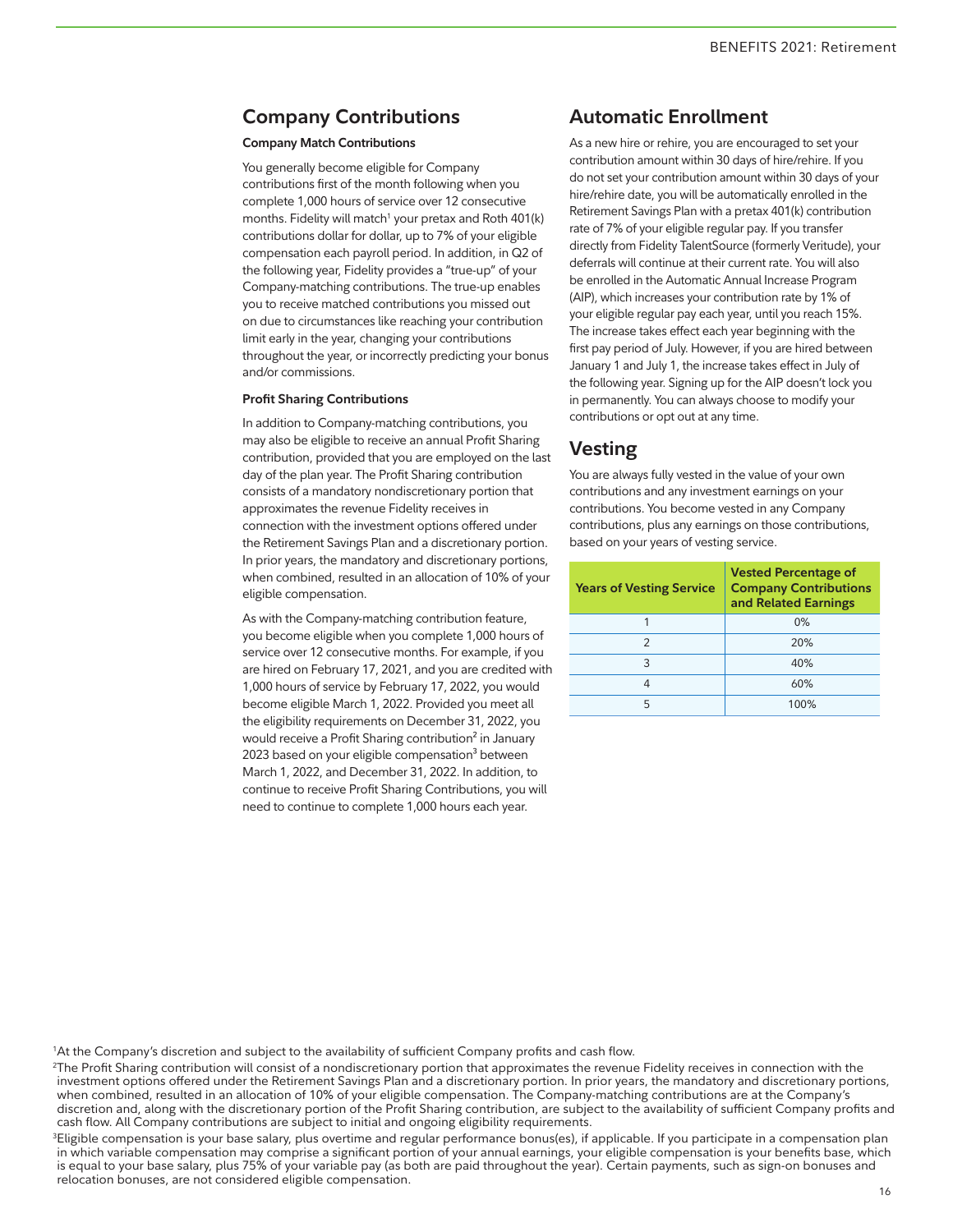## <span id="page-16-0"></span>**Retiree Health Reimbursement Plan (RHRP)**

The Retiree Health Reimbursement Plan (RHRP) gives eligible associates credits that can help pay for eligible health care costs in retirement. There are no employee contributions; instead, they are funded entirely by Fidelity through discretionary annual credits, assuming:

- You are eligible, and
- Sufficient profit and cash flow are available.

| Your annual credit amount is based on your<br>regularly scheduled hours: |      |
|--------------------------------------------------------------------------|------|
|                                                                          | 5000 |

| 30 or more hours per week                    | \$3,000 |
|----------------------------------------------|---------|
| At least 20 but fewer than 30 hours per week | \$1,500 |

Eligible employees who die or retire during the year receive a prorated credit based on the number of months worked during the year in which the employee died or retired.

These credits are not actual cash contributions. They provide a bookkeeping method for you and Fidelity to track the amounts you can use to reimburse yourself for eligible health care expenses in retirement. Your RHRP credits accumulate over time and earn a fixed interest rate, which is determined on an annual basis. Interest is credited daily and posted monthly. Please note that once your credits move to the reimbursement phase, you no longer earn interest.

The RHRP offers these tax advantages:

- Credits made by Fidelity on your behalf are not taxable,
- Interest on credits accrues tax free, and
- Reimbursements for eligible health care expenses are not taxable.

## **Eligibility for Credits**

Regular employees become eligible to accrue credits on the first business day of the month following your completion of 12 consecutive months of service with a minimum of 1,000 hours of service in those 12 months. The 12 consecutive month period is measured starting on your date of hire.

After you have satisfied these initial eligibility requirements, you will receive a pro-rated credit based on the remaining number of months in the year you worked (1/12 of the annual credits for each month credited). For example, if you are hired on May 15, 2021, and you work 12 consecutive months and have completed 1,000 hours or service in that 12 months, you become eligible on June 1, 2022. Your credit is calculated from June 1 to December 31 (7/12ths of the annual credit). For each year thereafter, you will receive an annual credit for each year in which you meet the requirements below:

- Credited with 1,000 hours of service during the calendar year, and
- Actively employed by a Participating Unit on the last business day of the calendar year.

## **Accessing Your Account to Pay for Expenses**

You can access your account when you:

- Reach at least 10 years of service with Fidelity,
- Are age 55 or older, and
- Retire or separate from service from Fidelity.

Note: If you die your legal spouse will have access to your credits even if you did not meet the age and service requirements prior to your death.

Eligible health care expenses, generally include:

- Medical plan premiums, including Medicare and COBRA.
- Deductibles, copays and other eligible out-ofpocket medical expenses not covered (or only partially covered) by your medical, dental or other group health plan.
- Other health care expenses as defined in IRS publication 502.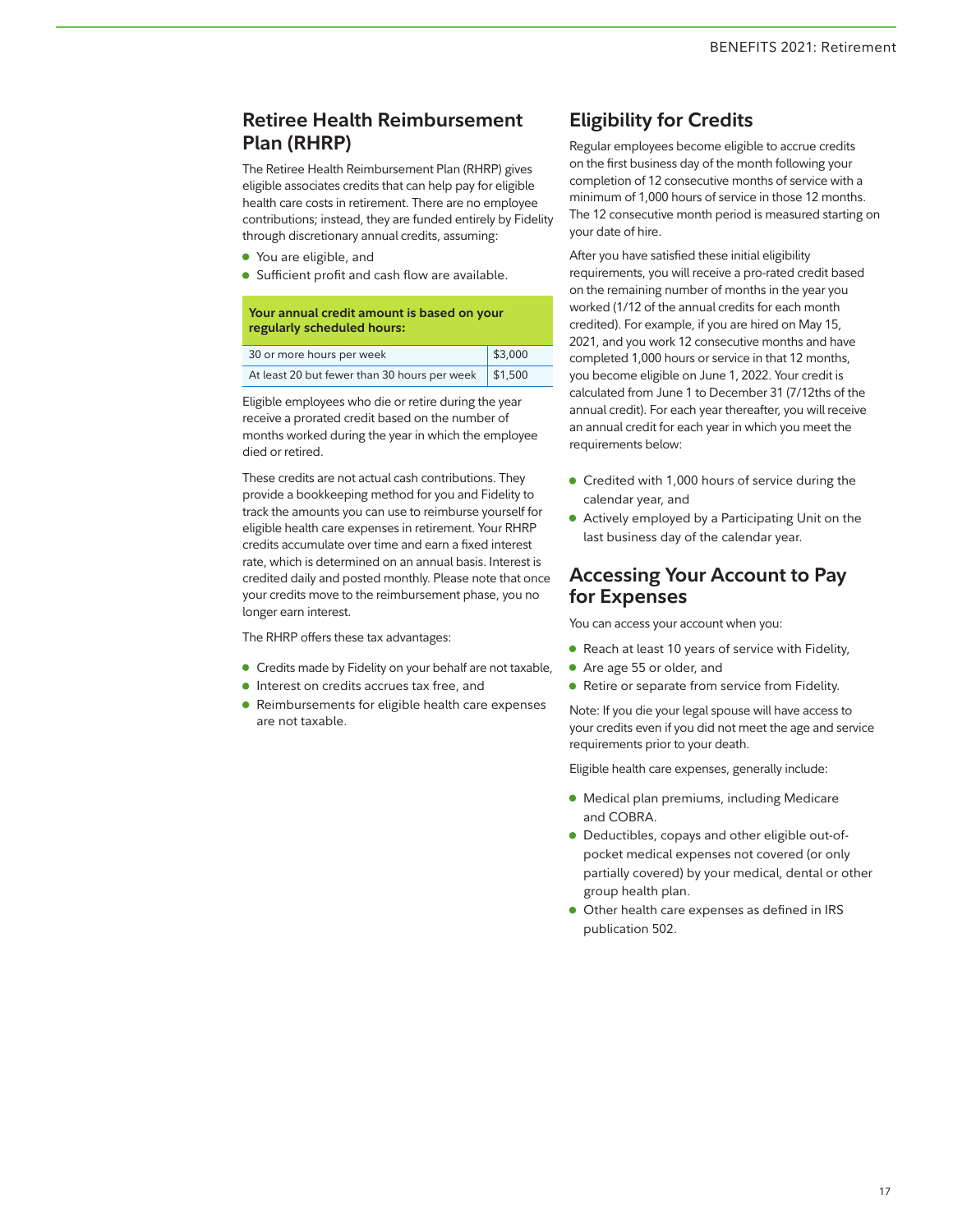#### BENEFITS 2021: Work and Life

# <span id="page-17-0"></span>Work and Life



Fidelity respects the challenges facing working individuals today. No matter what stage of life you're in—single or married, a parent, or even the primary caregiver for an elderly parent—Fidelity can help you achieve a work/life balance.

#### Important:

Estimate your expenses carefully. According to IRS guidelines, any money in your Dependent Care Flexible Spending Account that is not used for eligible expenses incurred during the Plan Year will be forfeited.

## **Dependent Care Flexible Spending Account**

### **Using the Dependent Care Flexible Spending Account**

This account can generally be used for eligible child care or elder care expenses that allow you (and your spouse, if applicable) to continue working.

Eligible expenses generally include care for:

- Your dependent children under age 13
- A dependent adult who is incapable of self-care, who has the same principal place of residence for more than one-half of the taxable year, and for whom you provide more than one-half of the individual's support.

The maximum amount you may elect to contribute to a Dependent Care Flexible Spending Account is \$5,000 per year (\$2,500 if married and filing separate tax returns). Please take these limits into consideration if you have already made an election this year through your previous employer, or if your spouse also participates in a dependent care flexible spending account.

Additional information can be found on [FMRbenefits](http://fmrbenefits.com/WorkandLife/Family/Dependent-Care-Flexible-Spending-Account-FSA).

## **Family Programs**

#### **Adoption Assistance Program1**

The Adoption Assistance Program reimburses eligible employees up to a total of \$14,300 for eligible expenses once the child is legally placed in the employee's home.

Additional details can be found on [FMRbenefits](http://fmrbenefits.com/WorkandLife/Family/Adoption-Assistance).

#### **Backup Dependent Care**

Fidelity offers subsidized backup dependent care. These services are available to use when your regular provider is unable to take care of your dependent.

Additional details can be found on [FMRbenefits](http://fmrbenefits.com/WorkandLife/Family/Backup-Dependent-Care).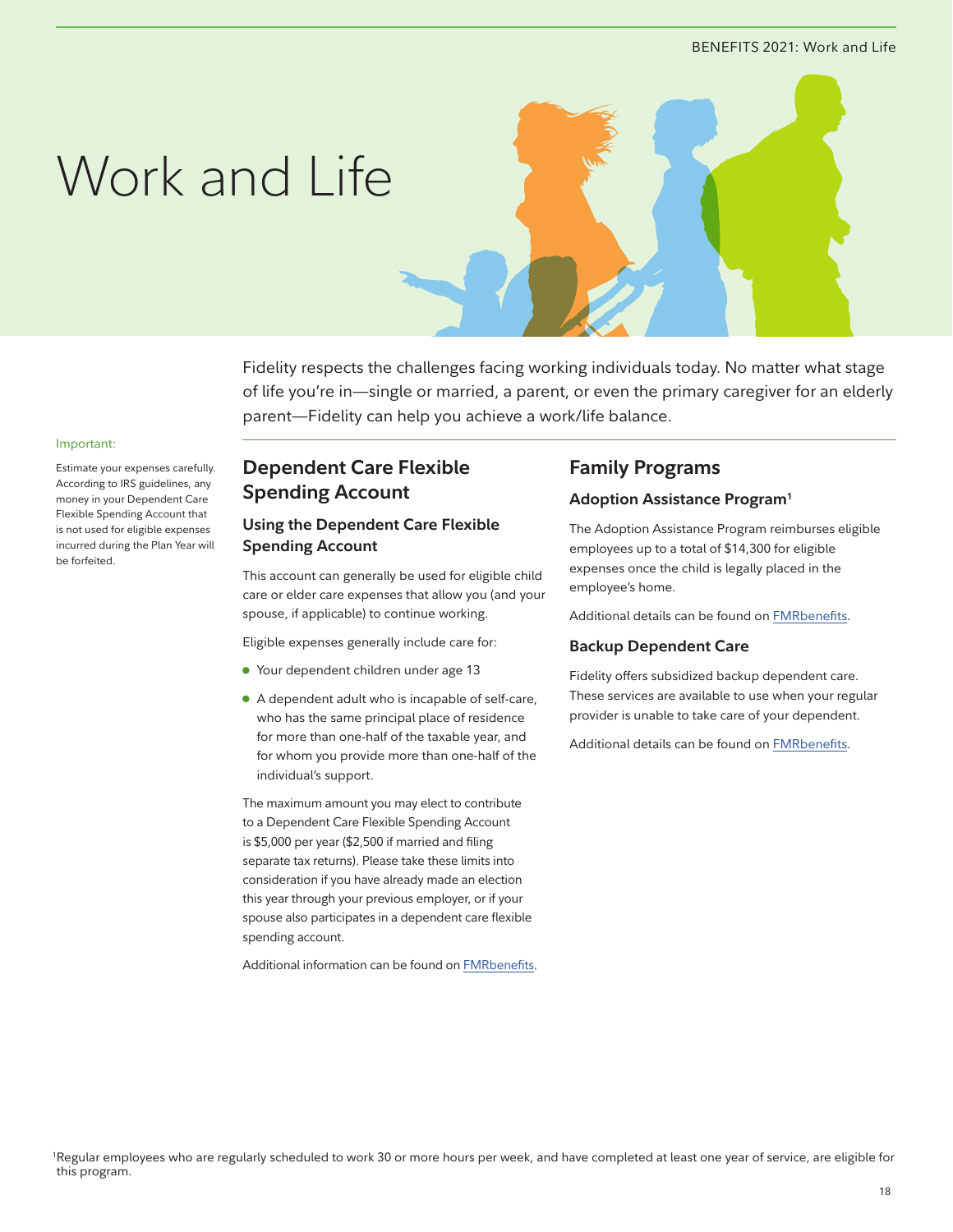## <span id="page-18-0"></span>**Commuter Benefit Program**

Employees eligible for the Commuter Benefit Program can use pretax dollars to cover commuting expenses for mass transit, van pools, or parking. Commuter and parking expenses are paid via automatic payroll deductions. Transit profiles are managed [online.](http://fmrbenefits.com/WorkandLife/Home-and-Travel/Commuter-Benefit)

## **Concierge Services**

Fidelity Concierge, brought to you by Circles, offers concierge services to help you with personal needs. Fidelity Concierge assists employees in a variety of ways, including party and event planning, personal shopping, event tickets, and more. There are no service or consulting fees—the only charges involved are for the goods or services purchased.

Find additional information on **[FMRbenefits](http://fmrbenefits.com/WorkandLife/Home-and-Travel/Concierge-Services)**.

## **Employee Discount Program**

Eligible employees can get discounts from hundreds of well-known companies on a wide selection of products and services online. The website is accessible from home so you may review discounts and make purchases at your leisure.

Find additional information on [FMRbenefits.](http://fmrbenefits.com/WorkandLife/Home-and-Travel/Employee-Discounts)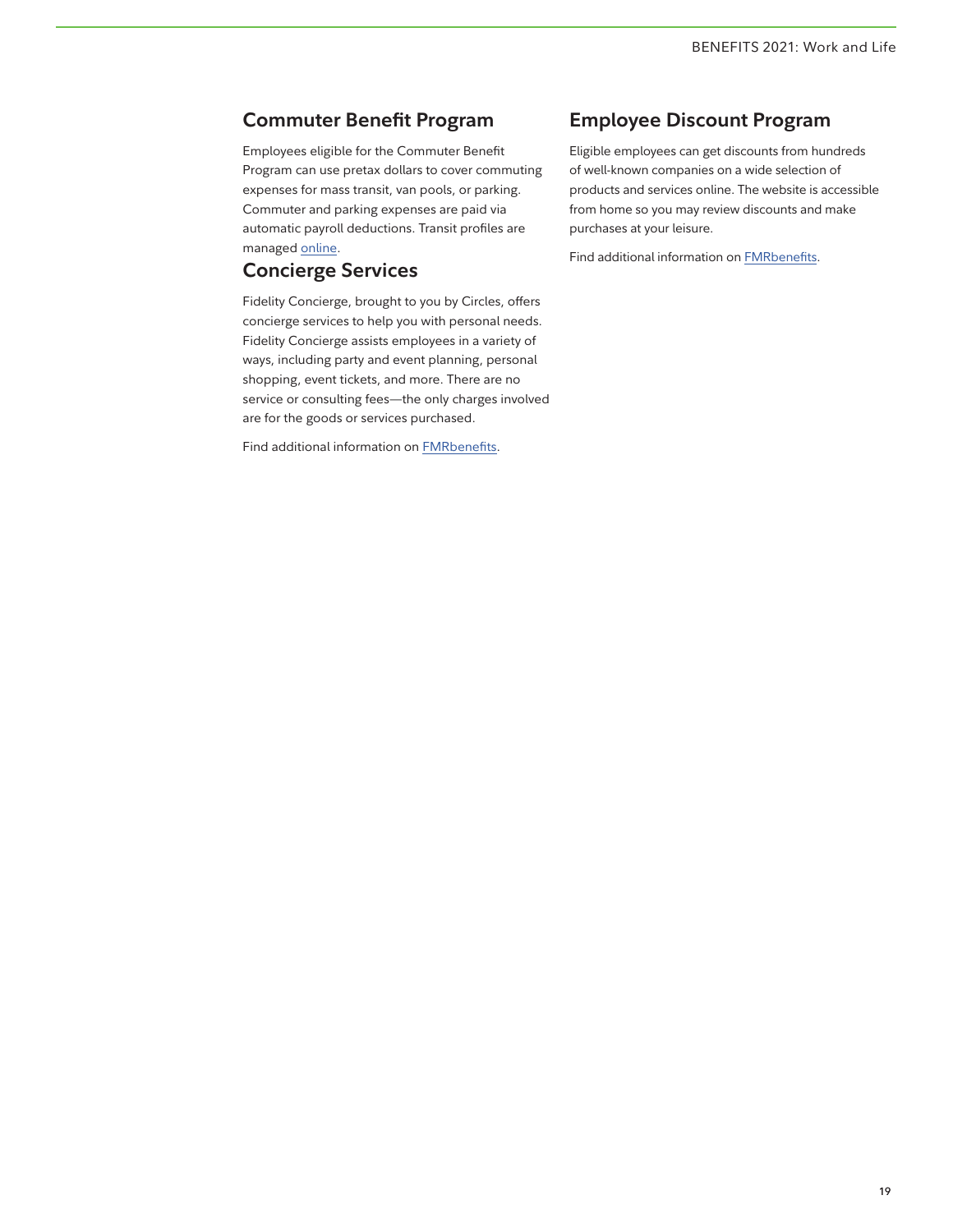#### BENEFITS 2021: Education and Financial Programs

# <span id="page-19-0"></span>Education and Financial Programs

Fidelity offers eligible employees tuition assistance, educational opportunities, and support for charitable donations to educational institutions.

## **Tuition Reimbursement Program1**

Fidelity's Tuition Reimbursement program has three components:

**Undergraduate/Graduate Degree Program**—Covers 90% of qualified tuition expenses, up to a maximum reimbursement of \$10,000 per year.

**Financial Certifications**—Covers 100% of qualified expenses for certain certificates only. Go to [FMRbenefits](http://fmrbenefits.com/WorkandLife/Education-and-Charitable-Donations/Tuition-Reimbursement) for additional certificate information. (Expenses are charged directly to the business unit.)

**Exception Program**—Covers 90% of qualified tuition expenses for executive-level employees or those on an executive track. (Expenses are charged directly to the business unit; each business unit reserves the right to limit the amount approved per year).

Any reimbursements you receive will be taxable based on current IRS regulations. When you receive a reimbursement, it will be reduced by the applicable taxes.

To facilitate professional development, Fidelity provides eligible employees with reimbursement for 90% of qualified tuition expenses, subject to a \$10,000 maximum, that are part of a work-related degree or certificate program. As part of the program, employees meet with their manager to ensure the mutually beneficial nature of the course work.

Find additional information on [FMRbenefits.](http://fmrbenefits.com/WorkandLife/Education-and-Charitable-Donations/Tuition-Reimbursement)

## **Fidelity Foundation Matching Gifts to Education Program**

The Foundation's voluntary program will match employee contributions to accredited 501(c)(3) educational institutions, up to \$4,500 per employee in 2021.

Find additional information on [FMRbenefits.](http://fmrbenefits.com/WorkandLife/Education-and-Charitable-Donations/Matching-Gifts-to-Education)

## **Student Loan Assistance**

If you have student loans, Fidelity will help you pay them off. You can receive up to \$15,000 from Fidelity toward your loan balance, based on the number of hours you're scheduled to work. Student Loan refinancing is also available through Credible.

Fidelity contributes up to \$2,143/year, up to a lifetime maximum of \$15,000 based on the number of hours you're scheduled to work, to help you pay off your loan faster and save money:<sup>2</sup>

- It's a supplemental payment made directly to your loan service provider.
- It's not designed to replace your minimum monthly payment.
- You are still responsible for ensuring your required payment is made by the monthly due date.
- It's considered taxable income.

Once you've enrolled for Fidelity's contribution, you'll get an email each month from the Fidelity Benefits Center after your Fidelity contribution is sent to your loan service provider.

Find additional information on [FMRbenefits.](http://fmrbenefits.com/WorkandLife/Education-and-Charitable-Donations/StepAheadStudentLoanAssistance)

1 Regular employees who are regularly scheduled to work 30 or more hours per week, and have completed at least six months of service before enrolling in a course, are eligible for this program.

2 The Fidelity contribution is \$1,071/year up to a lifetime maximum of \$7,500 for associates scheduled to work between 20 and 29 hours.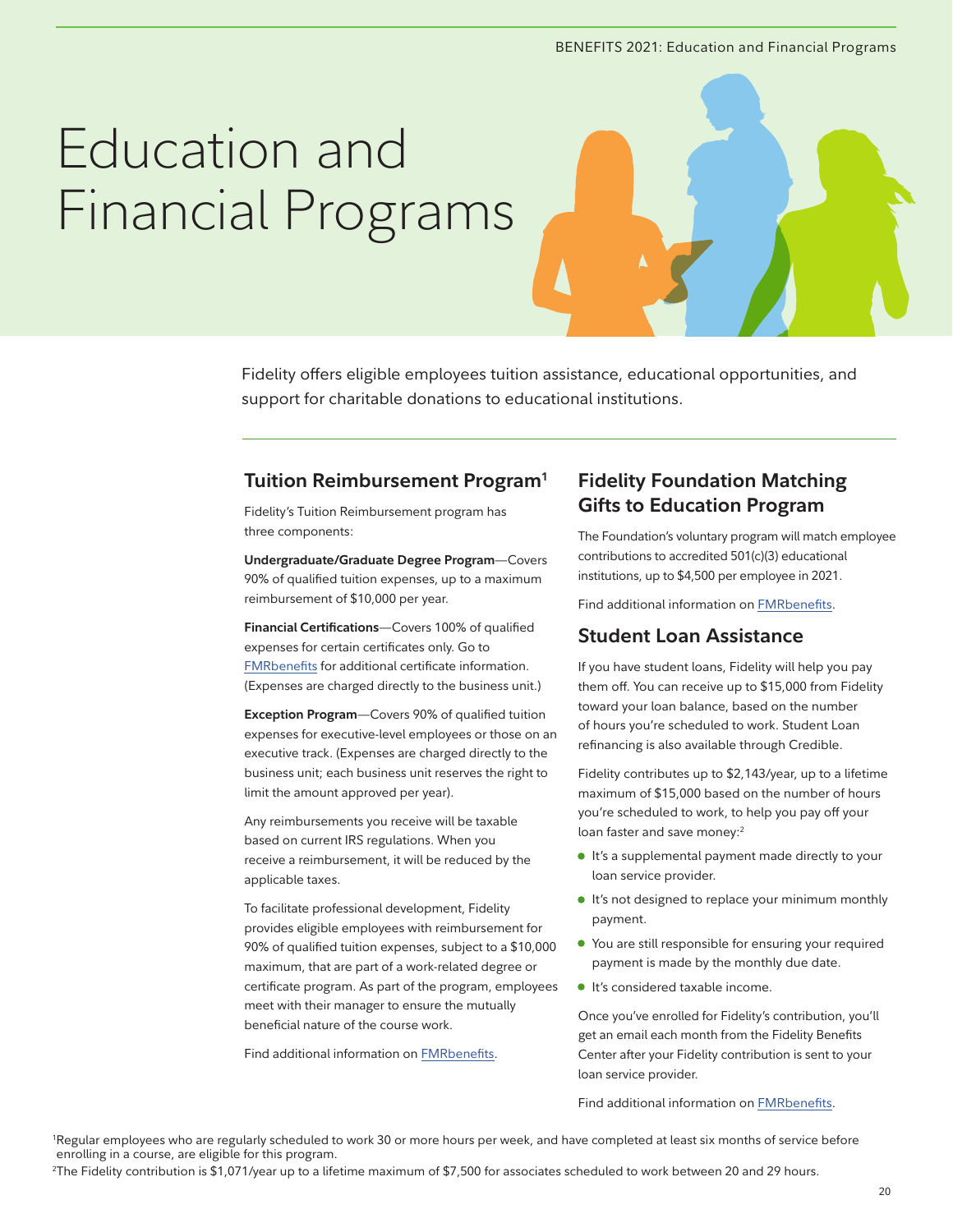# <span id="page-20-0"></span>Time Away from Work



Fidelity provides different types of time away from work to help employees maintain a balance between professional and personal interests. Find additional information on [FMRbenefits](http://fmrbenefits.com/WorkandLife/Family/Paid-Time-Off).

#### Holidays

Fidelity observes the holidays followed by the New York Stock Exchange:

- New Year's Day
- Martin Luther King, Jr., Day
- Presidents' Day
- Memorial Day
- Independence Day
- Labor Day
- Thanksgiving Day
- Christmas Day

Fidelity offers you a "pool" of Paid Time Off (PTO) to use in whatever way works best for you, whether you're taking a vacation, are under the weather, need to care for a sick family member, or just want a day off—in addition to Company holidays. For complete information on Paid Time Off go to [FMRbenefits.](https://fmrbenefits.com/WorkandLife/Family/Paid-Time-Off)

Fidelity recognizes you may need time away from work for health, family, or other reasons. We offer the several types of Leave of Absence (LOA) to assist you. Please refer to the full LOA policy found on myHR for more information.

## **Accruing Your Paid Time Off (PTO)**

| <b>VACATION TIME</b>                                                                 |                                                                                                                                                                                                                                                                                                                                                                                                                                                                                           |                                 |
|--------------------------------------------------------------------------------------|-------------------------------------------------------------------------------------------------------------------------------------------------------------------------------------------------------------------------------------------------------------------------------------------------------------------------------------------------------------------------------------------------------------------------------------------------------------------------------------------|---------------------------------|
| <b>Full Years of Service</b><br><b>Based on Your Hire</b><br><b>Anniversary Date</b> | <b>NONEXEMPT</b><br>Eligible PTO                                                                                                                                                                                                                                                                                                                                                                                                                                                          | <b>EXEMPT Eligi-</b><br>ble PTO |
| Less than 2 full years                                                               | 18 days/144<br>hours                                                                                                                                                                                                                                                                                                                                                                                                                                                                      | 23 days/184<br>hours            |
| At least 2 full years but<br>less than 5 full years                                  | 23 days/184 hours                                                                                                                                                                                                                                                                                                                                                                                                                                                                         |                                 |
| At least 5 full years                                                                | 28 days/224 hours                                                                                                                                                                                                                                                                                                                                                                                                                                                                         |                                 |
| Service Milestone Years                                                              | 33 days/264 hours<br>In your 10th year of service, and<br>every 5 years thereafter (15th,<br>20th, 25th, and so on) you will<br>receive an additional award of<br>up to 5 days of PTO to use in that<br>year, in recognition of your tenure.<br>This Service Milestone PTO is<br>prorated if you have a part-time<br>schedule. The following year, your<br>total annual accrual returns to<br>28 days (for full-time employees)<br>until your next Service Milestone<br>anniversary year. |                                 |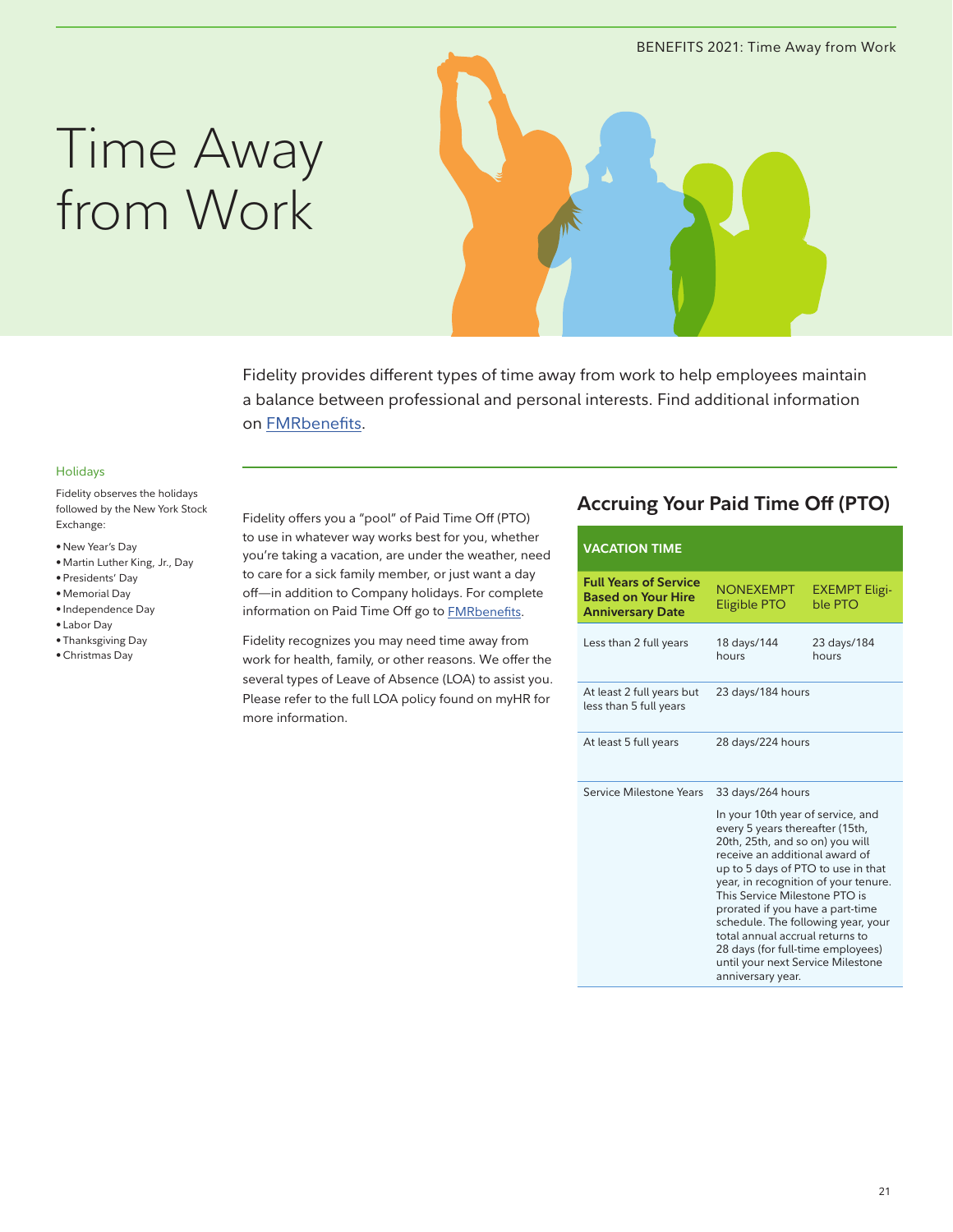#### **Contact Information**

For more information about your benefit plans, visit **[FMRbenefits.com](http://fmrbenefits.com/annualenrollment)**. For general questions or enrollment and eligibility information, call the Fidelity Benefit Center at 800-835-5099, Prompt 1, Monday through Friday, 8:30 a.m. to 8:00 p.m. ET. For detailed coverage information, please contact the plan carrier directly.

Contact information for 2021 appears below and is also available on NetBenefits® > Health & Insurance > I Want to... > Full Directory.

| <b>CVS CAREMARK PRESCRIPTION DRUG</b>                               | 800-446-3709<br>Pre-enrollment: www.caremark.com/fidelity                                                 |
|---------------------------------------------------------------------|-----------------------------------------------------------------------------------------------------------|
| <b>EMOTIONAL WELL-BEING SUPPORT PROGRAM</b><br>(LYRA)               | 844-902-2619<br>fidelity.lyrahealth.com                                                                   |
| <b>EYEMED VISION</b>                                                | 844-790-3876<br>Pre-enrollment: enroll.eyemed.com<br>Choose Insight network when searching for a provider |
| <b>FIDELITY ADDED BENEFITS</b><br>(AUTO, HOME, AND GPELI)           | 866-392-6934<br>www.fidelityaddedbenefits.com                                                             |
| <b>FIDELITY HEALTH PLAN</b><br>(UMR, A UNITEDHEALTHCARE SUBSIDIARY) | 844-287-3861<br>member.accolade.com*                                                                      |
| <b>HARVARD PILGRIM HMO</b>                                          | 888-333-4742<br>www.harvardpilgrim.org                                                                    |
| <b>HEALTHFLEX PPO</b><br>(UMR, A UNITEDHEALTHCARE SUBSIDIARY)       | 844-287-3861<br>member.accolade.com*                                                                      |
| <b>HUMANA HMO</b>                                                   | 866-427-7478<br>www.humana.com                                                                            |
| <b>METLIFE DENTAL</b>                                               | 888-660-1046<br>www.mybenefits.metlife.com*                                                               |
| <b>METLIFE LEGAL</b>                                                | 800-GET-MET8 (access code: 9902284)<br>info.legalplans.com/home/                                          |
| <b>METLIFE LIFE INSURANCE</b>                                       | 800-310-7770                                                                                              |
| <b>NATIONWIDE PET INSURANCE</b>                                     | 877-738-7874<br>www.petinsurance.com/fidelity                                                             |
| <b>SEDGWICK DISABILITY</b>                                          | 833-927-2632                                                                                              |
| <b>SELECTHEALTH HMO</b>                                             | 800-538-5038<br>www.selecthealth.org                                                                      |

\*You can link directly to these sites through NetBenefits without entering a separate password.

Note: For some websites, login and registration may be required.

Unless otherwise noted, prospective members can use the phone numbers and websites above for information before enrolling.